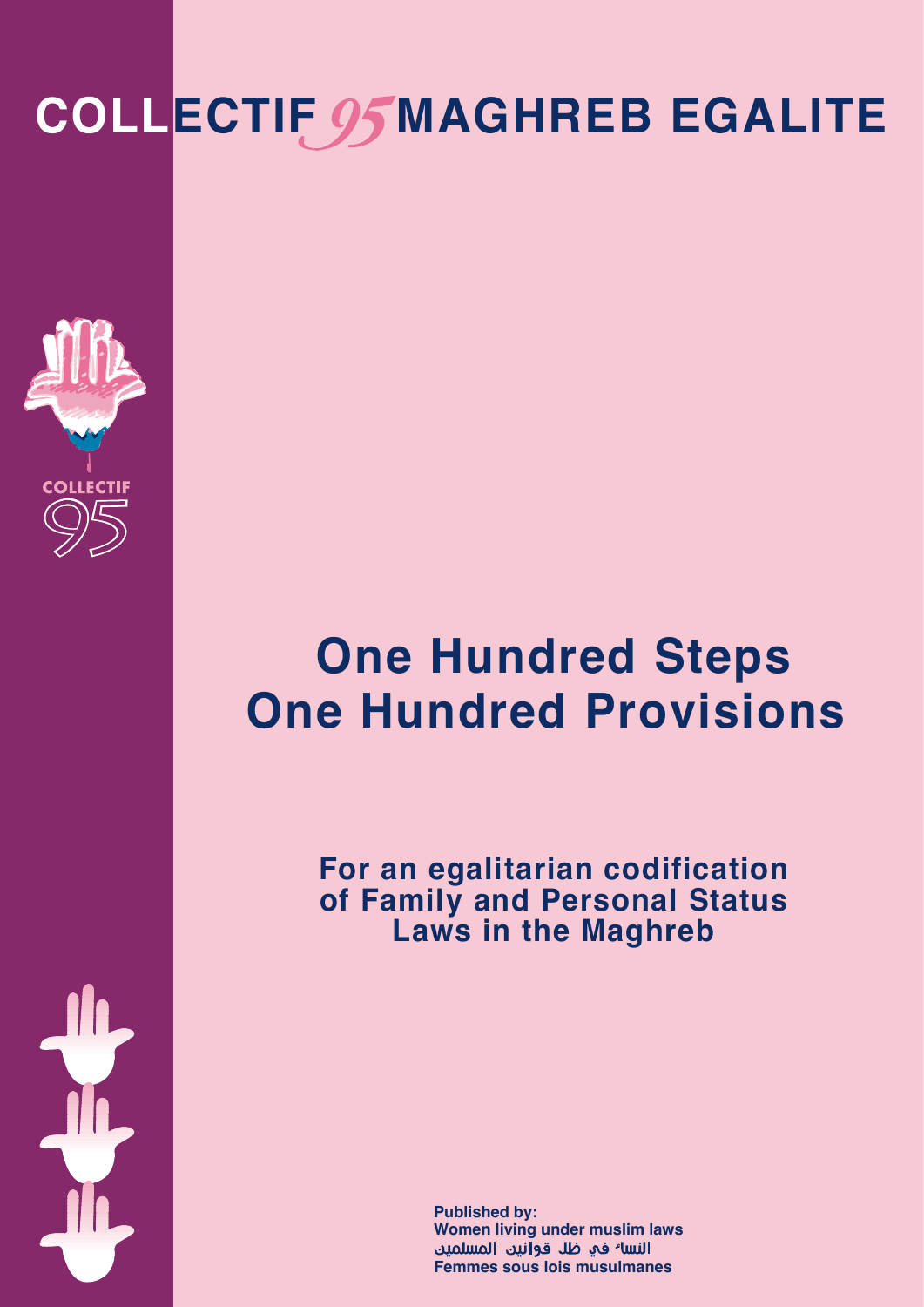#### COLLECTIF95 MAGHREB ÉGALITÉ

## **ONE HUNDRED STEPS, ONE HUNDRED PROVISIONS**

For an egalitarian codification of Family and Personal Status Laws in the Maghreb

The original document was developed with the assistance of the Friedrich Ebert Foundation (Germany) and the European Union.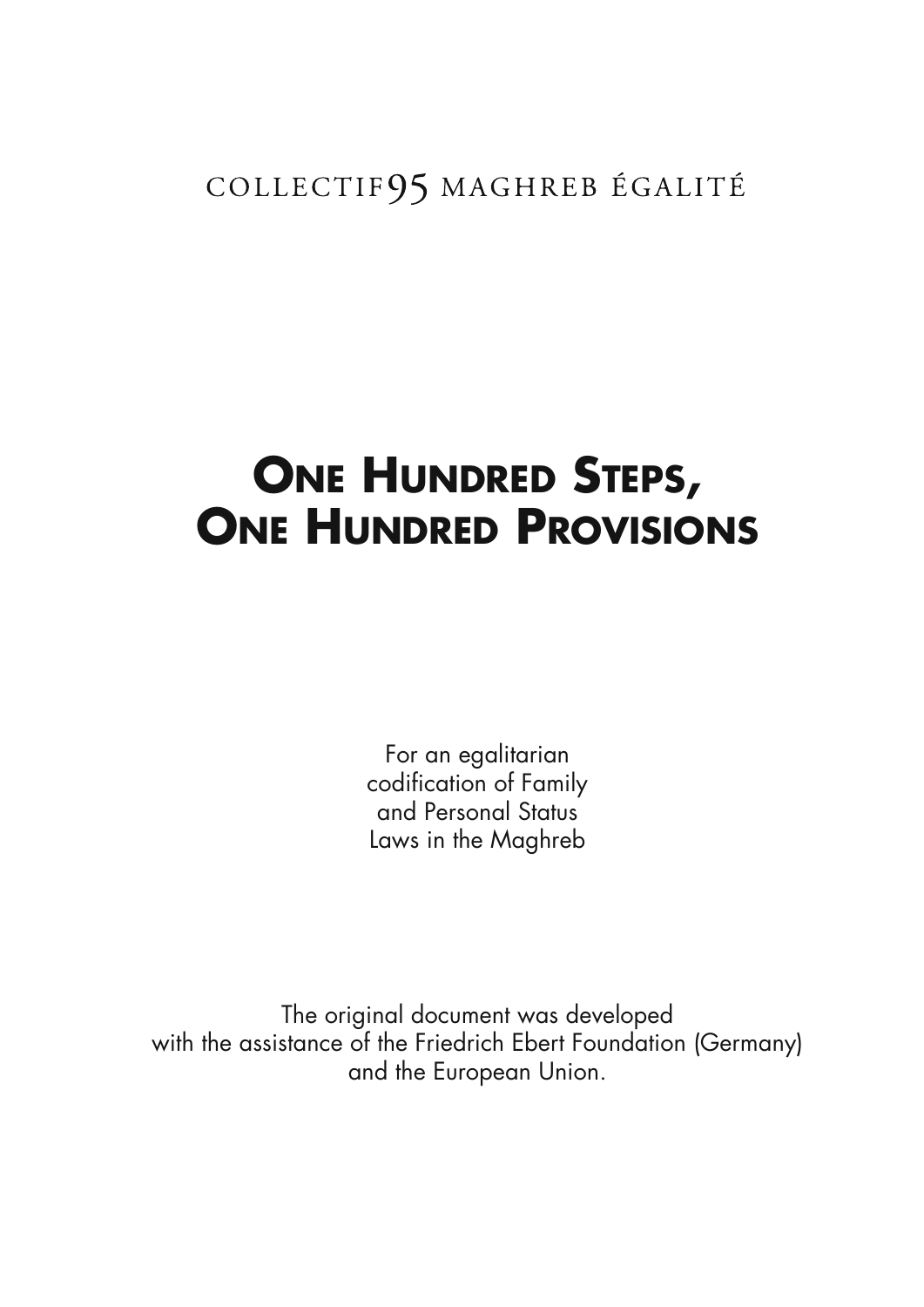#### **THIS DOCUMENT WAS PREPARED WITH THE COLLABORATION OF:**

| Ait Zai Nadia                        | Lawyer, Professor, School of Law, Algiers                                   |
|--------------------------------------|-----------------------------------------------------------------------------|
| Bennani Farida                       | Jurist, Professor, School of Law, Economic and<br>Social Science, Marrakesh |
| Cherif Chamari Alia                  | Lawyer at the Court of Cassation, Tunis                                     |
| Ghezali Hamid                        | Jurist, Algiers                                                             |
| Meziou Khalthoum                     | Professor, School of Law, Economic and Social<br>Science, Tunis             |
| Coordination:<br>Cherif Chamari Alia |                                                                             |

#### **TRANSLATION AND EDITING OF THE PRESENT ENGLISH EDITION:**

Women Living Under Muslim Laws / Femmes Sous Lois Musulmanes P.O. Box 28445 London N19 5NZ United Kingdom www.wluml.org

The views expressed are entirely those of the originators, and should not be attributed in any manner to WLUML, its affiliated organizations, or members of its Board of Executive Directors.

WLUML wishes to warn readers that this document is not a legal translation.

#### **TITLES ALREADY PUBLISHED (IN ARABIC AND ENGLISH):**

- Maghrebi Women Change and Resistance
- Maghrebi Women "Living with Reservations"
- One Hundred Steps, One Hundred Provisions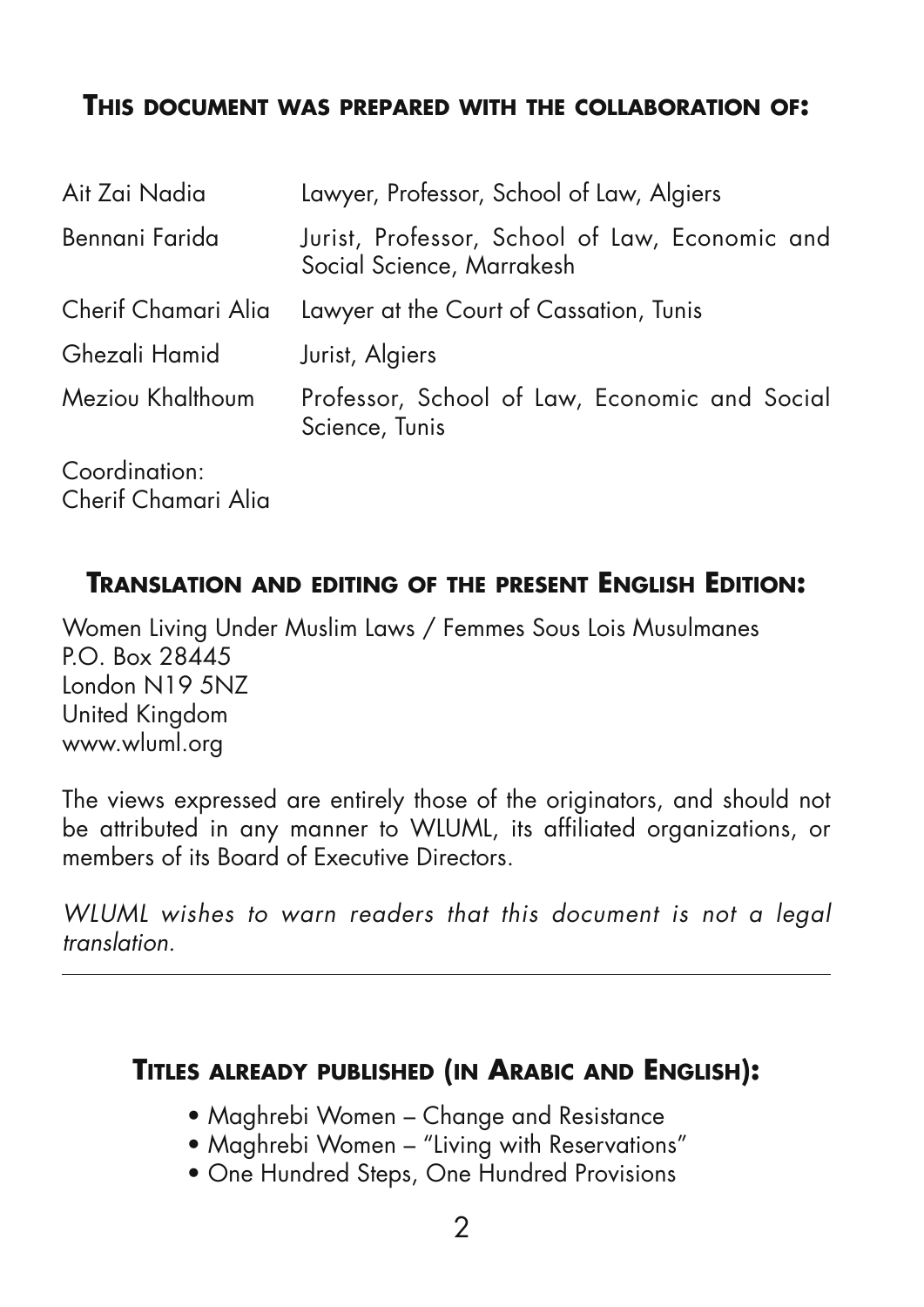### **TABLE OF CONTENTS**

| Foreword                          |    |
|-----------------------------------|----|
| The rationale                     |    |
| General provisions                |    |
| Book 1. Marriage                  | 15 |
| Book 2. Divorce                   |    |
| Book 3. Filiation                 | 21 |
| Book 4. Obligation of maintenance | 26 |
| Book 5. Succession                | 27 |
| Book 6. Will, Testament           | 28 |
| Comments on certain articles      |    |
| Polygamy                          | 30 |
| Marriage Between Muslim Women     |    |
| and Non-Muslim Men                |    |
| Inheritance                       |    |
| Adoption                          |    |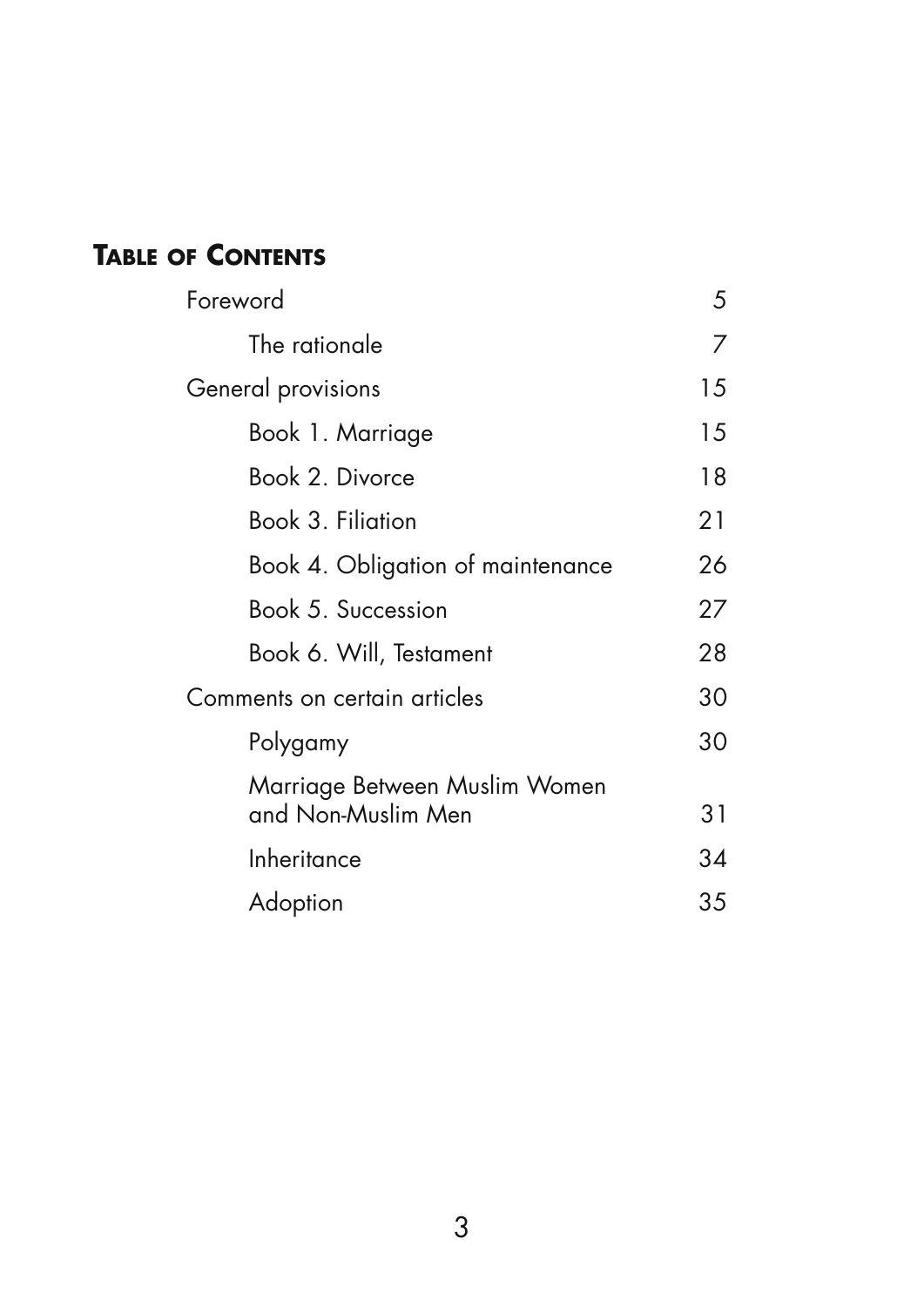#### **FOREWORD**

In 1991, women's organizations and researchers from the three Maghreb countries (Algeria, Morocco, Tunisia) meeting in Rabat at the invitation of the Moroccan Women's Democratic Association (ADFM) decided to form the Collectif 95 Maghreb Egalité (Collective 95 - For Equality in the Maghreb).

They noted that whereas the status and situation of women in the region have registered important changes, social and political resistance remains very strong while new threats to the gains and rights secured by Maghreb women loom large on the horizon.

Belonging to a region that a common history, language and civilization have endowed with a real unity and homogeneity, the women founding members of the Collectif 95 Maghreb Egalité chose to launch their initiative from within the framework of the autonomous women's movement in the Maghreb which emerged in the early 1980s.

This first required a collective reflection guided by a scientific approach; initially to map which women's rights had been obtained since 1985, the date of the last World Conference on Women, and then to outline strategies for the future.

The first three years of Collectif 95 were exceptionally intense: after hours of discussions which were heated, and at times exasperating although never futile, decisions were always reached by consensus. In the midst of hectic activity, Collectif members never lost sight of the real goal: basing activism on an in-depth and well-grounded knowledge of the social, economic and political realities in our countries.

Collectif members decided to seize the opportunity presented by the forthcoming World Conference on Women in Beijing to highlight the struggle of women in our region at the NGO Forum.

With this in mind, the Collectif produced three documents:

**•** An **assessment** of the social, economic political and cultural status of women in the Central Maghreb entitled, **Les Maghrébines, Changements et Pesanteurs** (Maghrebi women, Dynamic changes and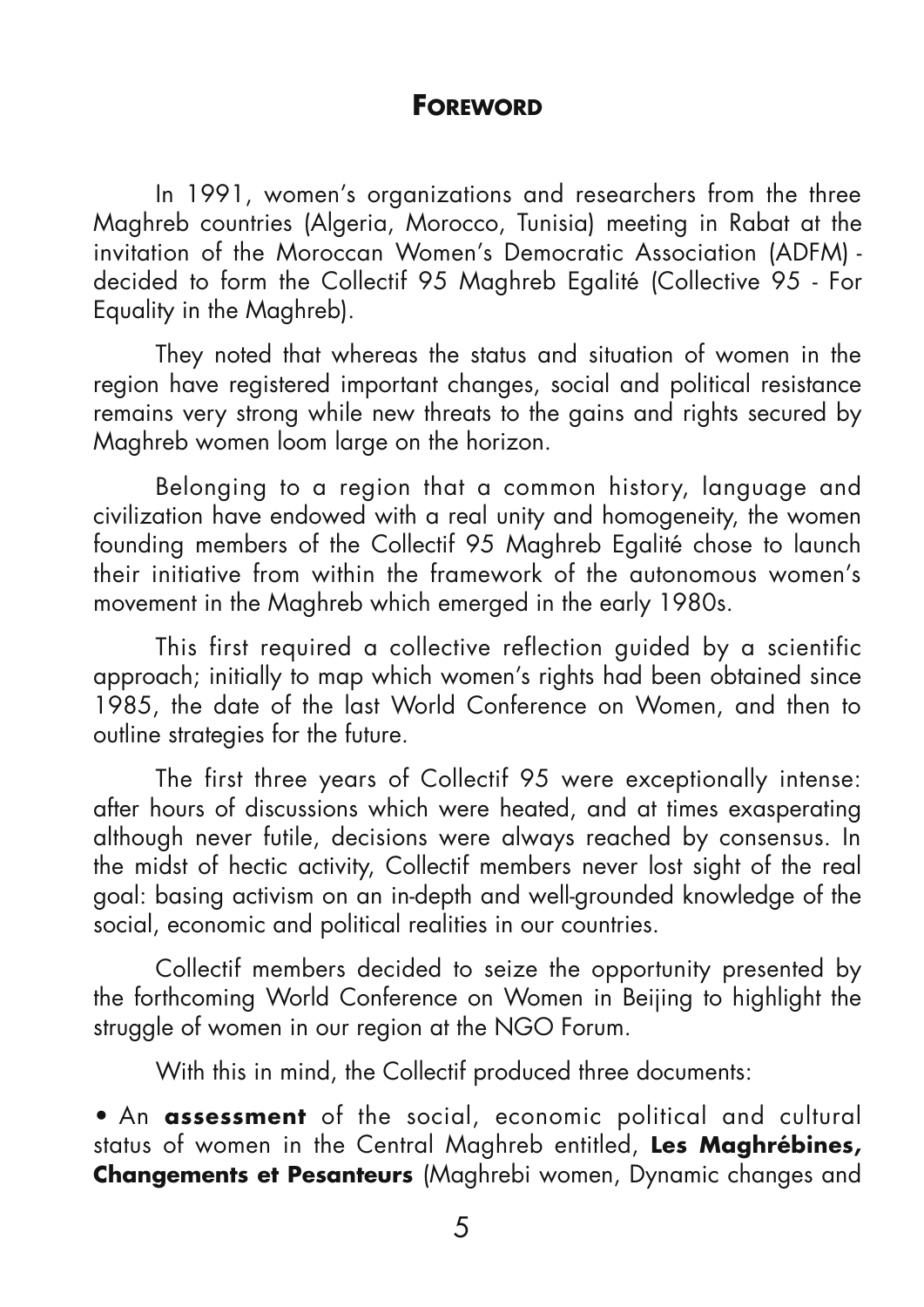obstructing factors)

**•** A **White Paper** on the status of international conventions relating to women's rights: their ratification, implementation and their reflection in domestic laws by the states of the Central Maghreb, entitled **Les Maghrébines Sous Réserves** (Maghrebi Women - Living with Reservations).1

• A document outlining proposed egalitarian family and personal status laws in the Maghreb, entitled **Cent Mesures et Dispositions** (One Hundred Steps, One Hundred Provisions).

This book, which is part of this series of Collectif 95 publications, presents a synthesis of thematic reports jointly produced by a number of researchers from the three countries.

We could not conclude this brief foreword without extending our warm thanks to the numerous people and institutions which have given their support to the Collectif. In particular, we would like to thank the Friedrich Ebert Foundation (Germany) whose moral and financial support has remained constant over these years, as well as the European Union which made a financial contribution towards the publication of this book.

> Rabéa Naciri Executive Director

<sup>1</sup> Editor's note: North African states, like many other Muslim and non-Muslim countries, have signed international conventions with reservations (sous reserve) in this case often specifying that they accept the principles of a convention insofar as they do not conflict with local practice of Muslim family laws. Appropriately reflecting women's legal status in these countries, sous reserve also means no guarantee.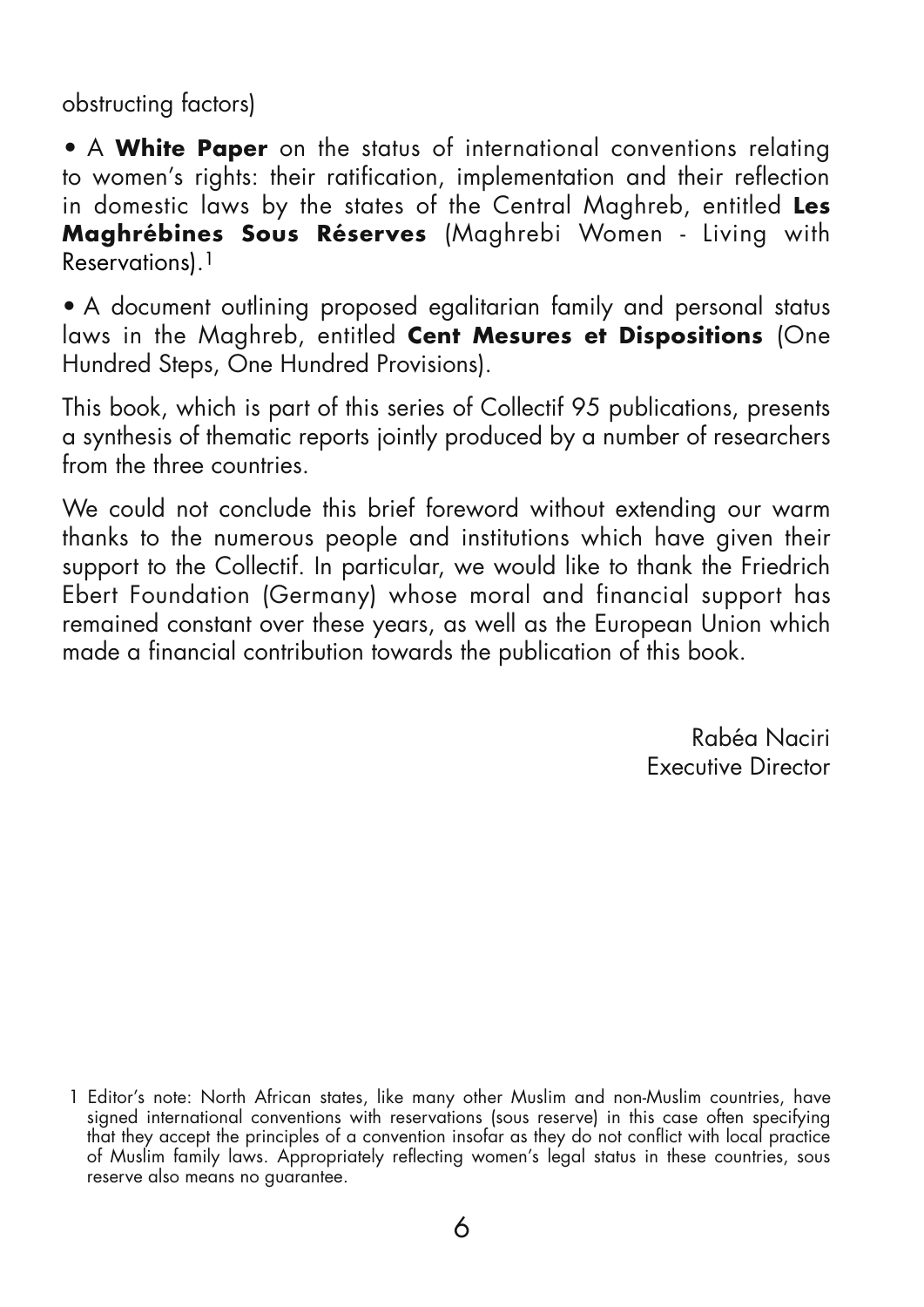#### **THE RATIONALE**

1. The Collectif 95 Maghreb Egalité is a network anchored in the women's movement of the three countries of the Maghreb: Morocco, Algeria and Tunisia. Its aim is to promote a concerted action under its umbrella at the Beijing Fourth World Conference on Women in 1995. The founders of this network, coordinators of women's organizations, intellectuals and researchers, believe that the struggle for equality between women and men is a determining factor in the achievement of full citizenship.

2. The theme of the Beijing Conference is development, equality and peace. Here, development must be understood with reference to the globally accepted norm of according primacy to human rights as an essential factor in any effort to promote economic, social, political and cultural progress. A decisive stake in the realisation of democracy and the goal of sustainable human development, a commitment to de jure and de facto equality of rights thus lies at the heart of the fundamental choice between progress and regression currently facing our societies.

3. Women's struggle for true equality and full citizenship must be founded on a respect for women's rights in both the public and private spheres. Women's legal inferiority in the family is, in effect, at the root of discrimination against women in the public sphere. In turn, discrimination in the fields of social, economic, political and cultural activity slows down, and even impedes, any significant progress in women's legal status as codified in personal status and family laws.

4. Women's access to knowledge and information is certainly a key factor in the dynamics of a rapidly changing society where illiteracy remains high.

In this respect, non-sexist education has a fundamental role in dislodging prejudices and in promoting women's rights and their legitimate claim for control over their bodies and their lives. It is important therefore that all citizens - particularly women - are aware of their rights so that they can assert and exercise these rights. For this all pedagogical, technical and audiovisual means should be used to promote the dissemination of information regarding these rights and their exercise. Finally, a revalorisation of the role of women presupposes the establishment of new social practices based on a radically changed mentality.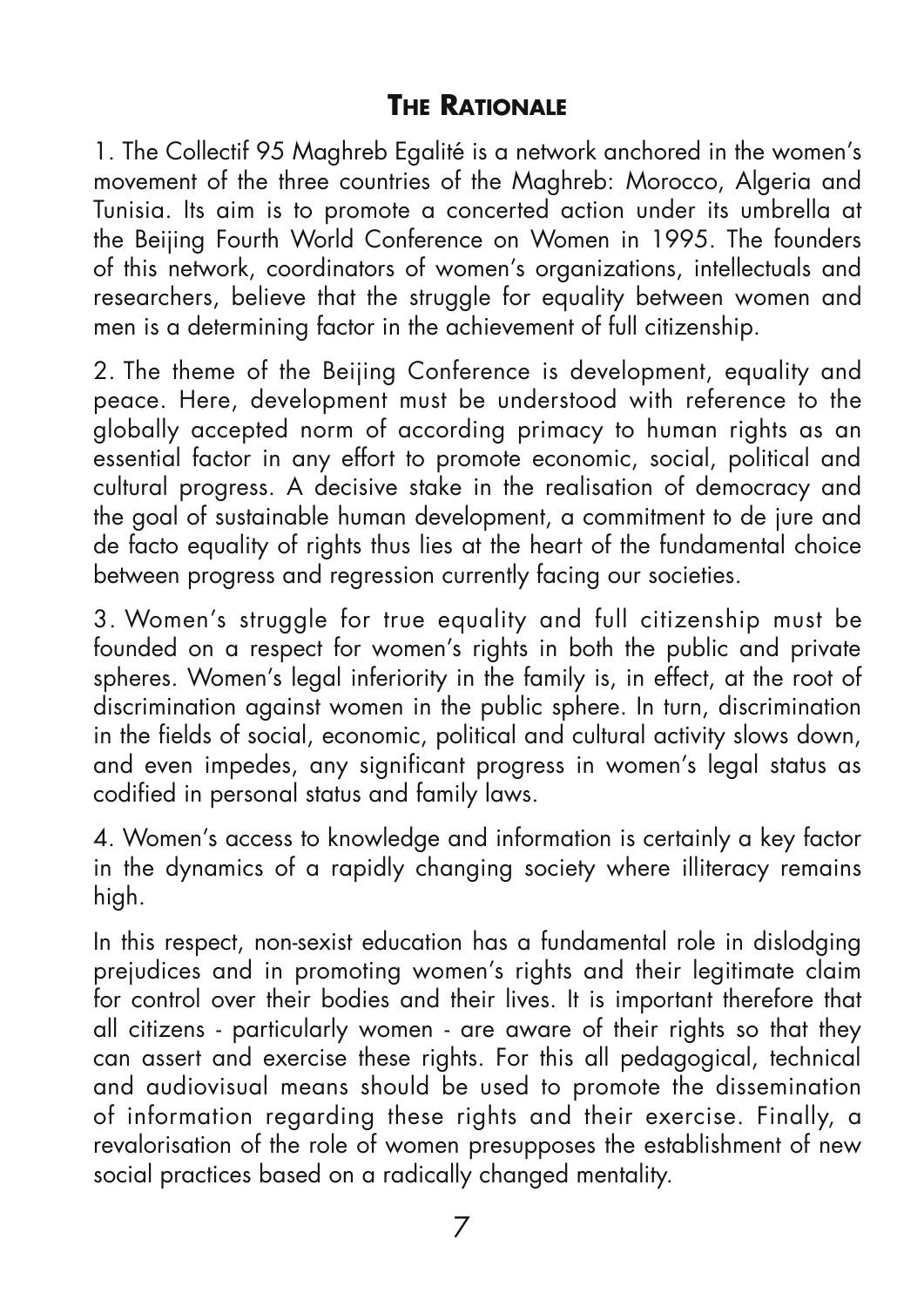In terms of fundamental human rights as well as the right to development, the elimination of all forms of discrimination against women constitutes an essential objective of a just society.

In the countries of the Maghreb, such an evolution in norms and attitudes is already taking place: beyond numbers and statistics, there can be no doubt that the trend of educating girls is irreversible, as is women's participation in the cash economy, their access to family planning and their use of contraception.

Furthermore, the development of women's organizations and the struggle for human rights are simultaneously contributing to the democratic movement, to the secularization of standards of behaviour and to a reinforcement of civil society, an indispensable actor in this evolutionary process.

5. The Maghreb is generally perceived as one homogenous entity that is uniformly Arab and Islamic.

In fact, the Maghreb is simultaneously Berber, Arabo-Muslim, Mediterranean and African.

From the age of antiquity to the period of colonization, it has undergone numerous invasions and occupations: by the Romans, Byzantines, and finally the Arabs that by the close of the 13th century, resulted in the Islamization of almost the entire Maghreb, with the exception of some Jewish and Christian communities.

It was subjected to French colonial rule from the middle of the 19th century to the middle of the 20th century. Thus the societies that form the Maghreb region are the products of this diverse and troubled history.

The position allocated to women could only have resulted from a combination of all of these Mediterranean civilizations in which an agnatic, patriarchal family is the basis of all social organization. Structured under the authority of a male head - the father - this family only recognizes the pre-eminence of the paternal male lineage. The inferior status of women and their exclusion from public space is such a fundamental element of this patriarchal system that it legitimizes all forms of violence and attacks on the physical and moral integrity of women.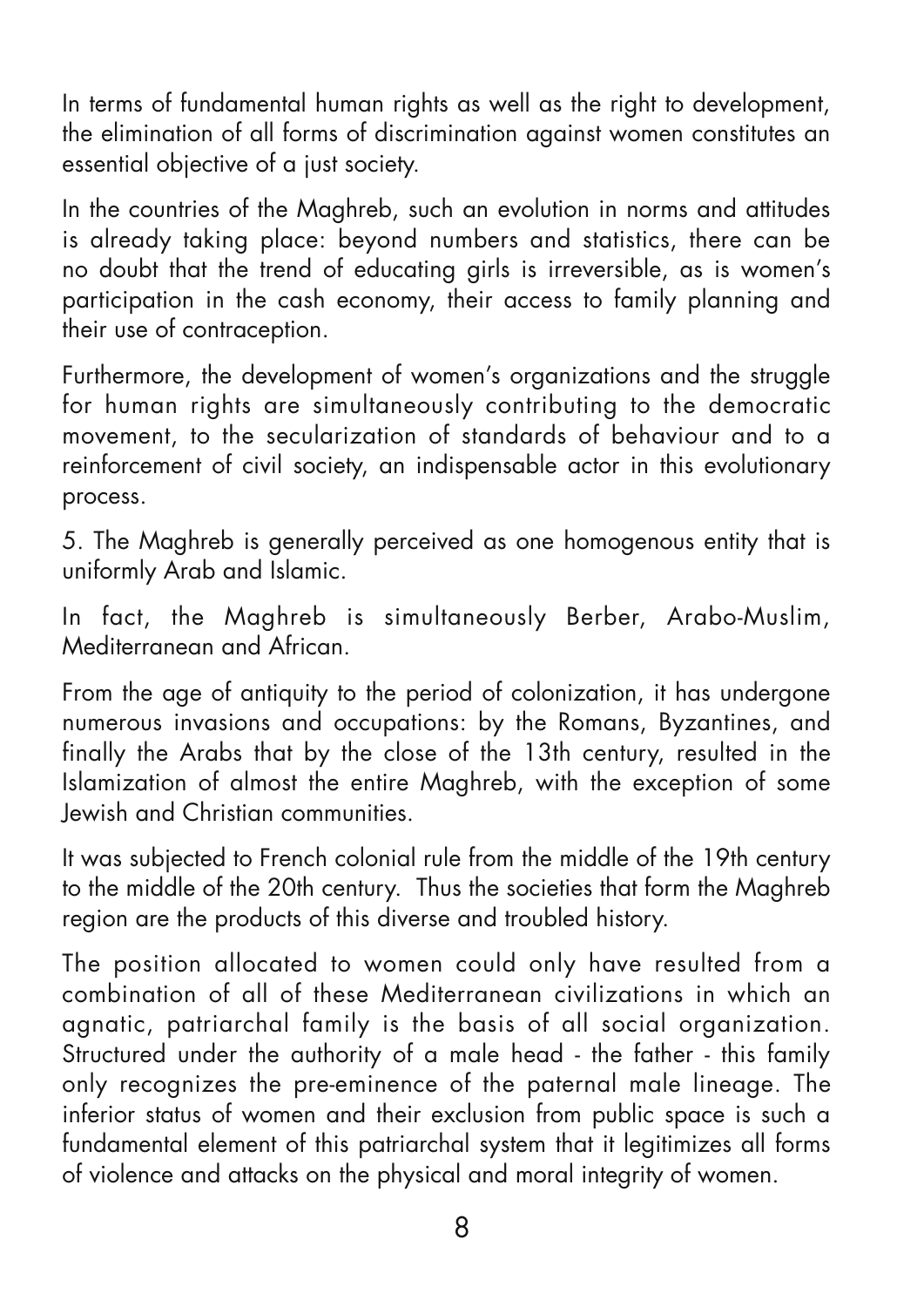6. In the Maghreb countries, this family structure was reinforced by traditional Muslim law, the fiqh being the only law applicable to family law, while all other areas of law were undergoing transformations mainly brought about by colonial rule and influence. On the eve of independence, these countries shared a common legislative model of the Muslim family.

The family is (inevitably) legitimate and based on blood relationships. Natural filiation is ignored and adoption prohibited. Everywhere, polygamy is accepted and the conjugal union is weak, dependant solely on the will of the husband. The woman finds herself in a permanent position of inferiority due to:

- the father's right to decide his daughter's marriage;
- the authority of the husband to whom she owes submission and obedience;
- the possibility of having only custody of young children without the authority of guardianship;
- the unequal distribution in matters of succession and inheritance.

#### 7. Post-Independence

**Morocco** has maintained tradition in its **Mudawana** and has chosen not to break with traditional Muslim law. This family code (Mudawana), promulgated in 1957 and amended in 1993, presents itself as a codification of the fiqh. In the event of legal lacunae, this text expressly refers back to the dominant opinion or to the unchanged jurisprudence of the Maliki school.

**Algeria**, for its part, took twenty-two years before promulgating a **Family Code** in 1984. This text sanctions the legal inferiority of women within the family. In the event of legal lacunae, the Algerian code refers back to the provisions of the Sharia.

In contrast, the **Tunisian Personal Status Code** - promulgated on August 13, 1956 - is an affirmation of the modernist option and this code integrates certain fundamental principles which have prevailed in the evolution of contemporary societies: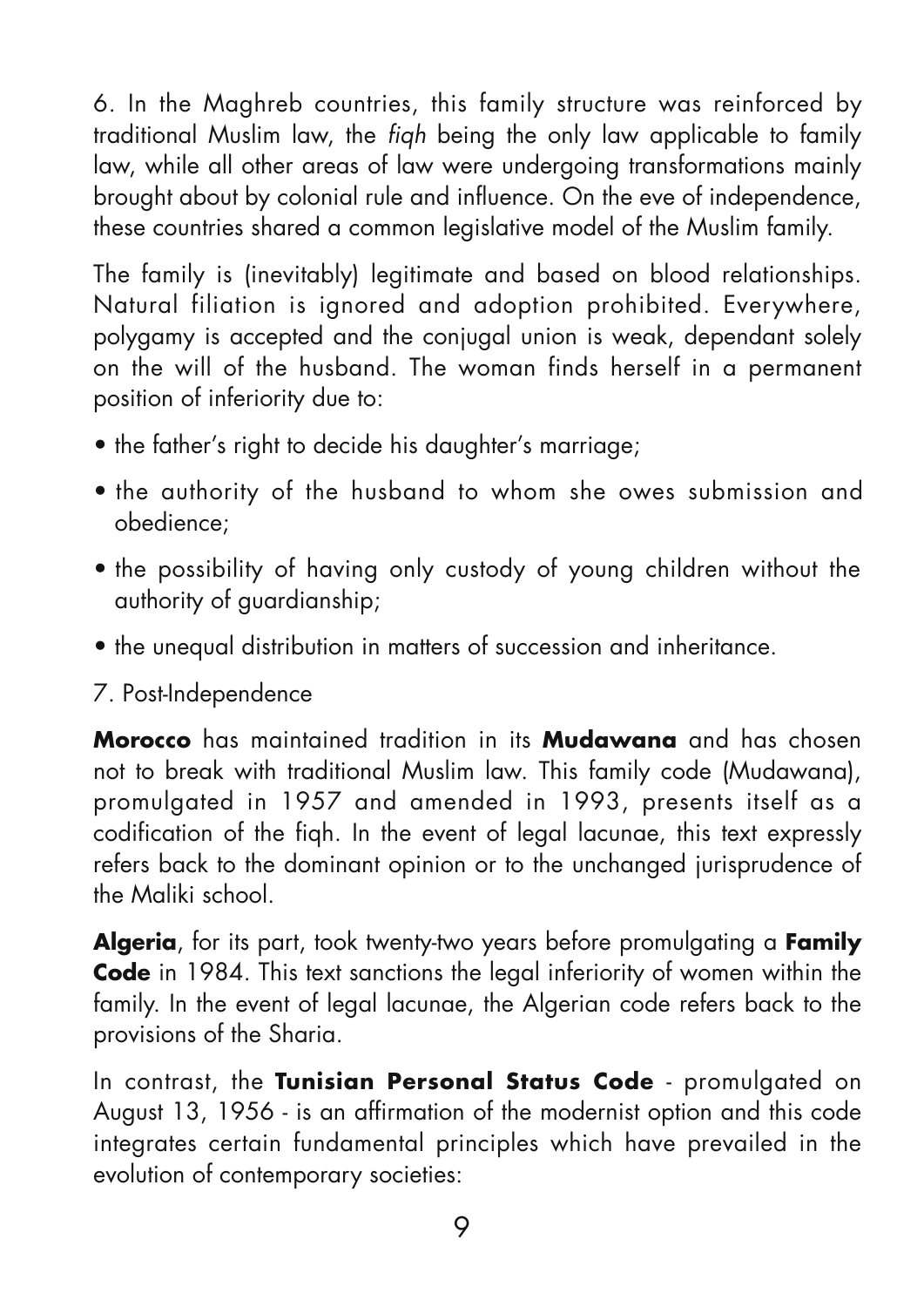- monogamy;
- judicial divorce;
- women's emancipation;
- the welfare of the child (adoption).

Tunisian legislatures have upheld this tendency through several successive reforms reinforcing women's rights within the family.

Since 1956, the legislature has intervened in matters relating to: custody, divorce, mothers' legal guardianship, and abolition of the wife's duty of obedience to her husband.

However, while the Code makes no explicit reference to Islam, it nevertheless remains silent on a number of questions (such as intercommunity marriage, obstacles to inheritance between Muslims and non-Muslims); is conservative on other questions (such as triple divorce, dowry, breast-feeding as an impediment to marriage); and upholds traditional interpretations concerning inheritance.

Reference to Islam is found in Tunisian law, but outside this Code; the continued relevance of Islam in family law is expressed in the official discourse which accompanies and justifies the Code. The legislature has always taken great care to present reforms in the framework of a rereading of the Sharia. This allows jurisprudence to revert to a patriarchal and conservative view of the family, justified by the claim of respect for Islamic principles.

While the constitutions of Algeria, Morocco and Tunisia affirm the principle of equality between citizens, there is no question that women of the Maghreb remain bound by a legally inferior status in the family.

8. International norms concerning women's rights maintain three fundamental principles: freedom, equality and non-discrimination.

These principles of justice and freedom are also the values referred to by millions of men and women for whom Islam signifies the path of justice, of tolerance, of respect for human dignity and the love of knowledge.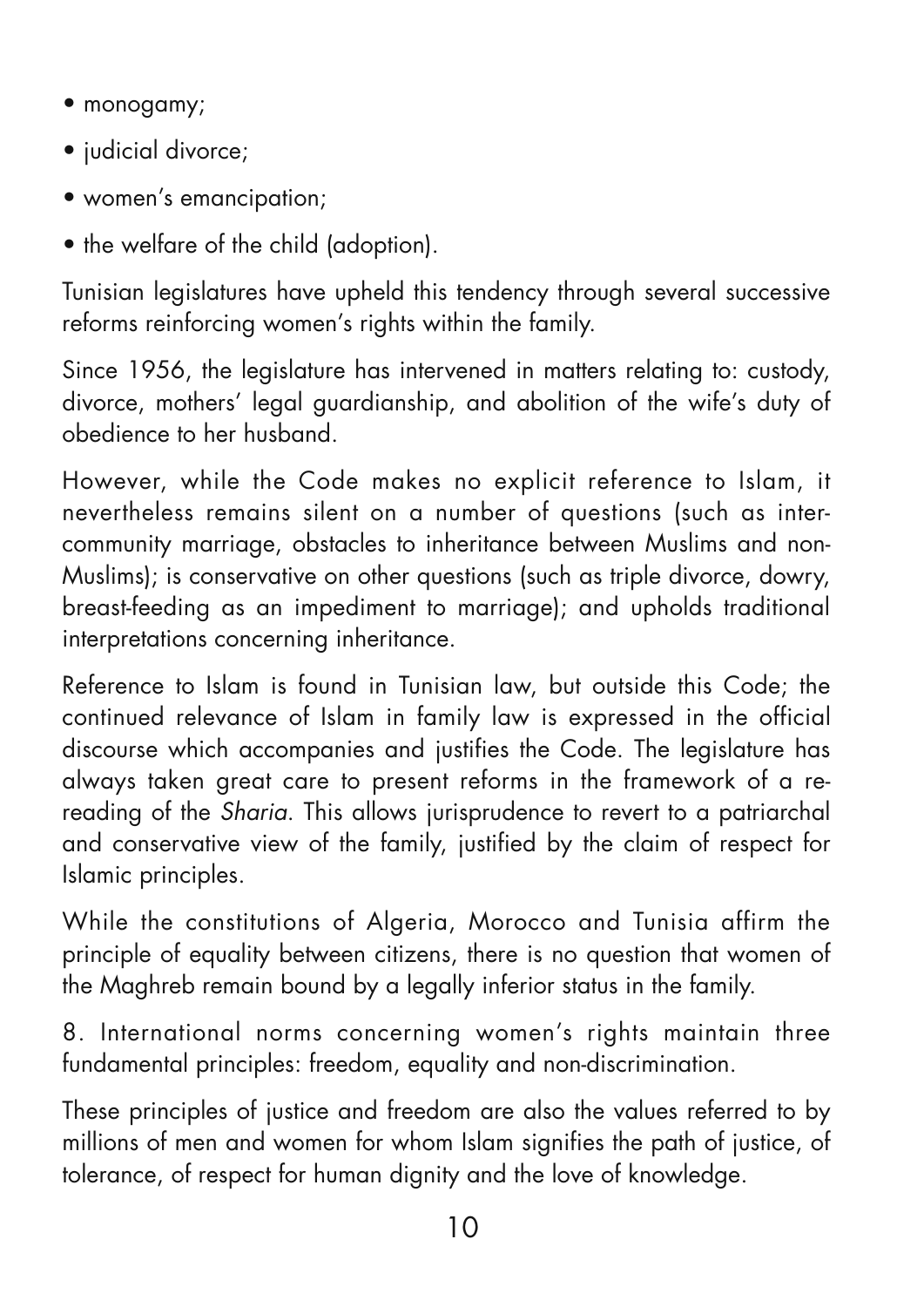The universality of values and principles, which underlie international instruments promoting and protecting human rights, is an essential reference point.

Indeed, this system of values has been the basis on which an international consensus has evolved over the last half century; a consensus that no state wholly rejects even though states have expressed reservations (some more and some less explicit) on certain provisions when adopting such international conventions.

This reference to universality does not in any way signify any Western monopoly over human rights, and one must emphasize the diversity and multiplicity of conceptual sources which, over many millennia and across all continents, have converged to produce a multi-cultural consensus on a culture of human rights which is based on respect for the human person and dignity and on the rejection of all forms of discrimination.

The regional preparatory conference for the World Conference in Beijing held in Dakar in November 1994, highlighted the principle of universality and insisted that, **"Human rights are inherent, inalienable rights to be enjoyed by all human beings irrespective of race, religion, creed, nationality or sex and these rights operate independently of the State.** Since 1949, numerous human rights instruments and resolutions have been proclaimed. The numerous resolutions in favour of equal rights of women and girls, (...) are all guidelines for improving the legal and human rights status of women.

The United Nations Convention on the Elimination of All Forms of Discrimination Against Women (CEDAW), now signed by over 34 countries in the Africa region, explicitly acknowledges that the generalized discrimination from which women continue to be subjected to, violates the principles of equal rights and of human dignity."<sup>2</sup>

The resolution on the implementation of this platform invites, "The interparliamentary Union and the Union of African Parliaments to exhort African states which have not yet done so, to ratify without reservations, and without further delay, all the conventions and international and regional charters concerning women's legal rights, and to incorporate them into their national legislation".

2 The African Platform of Action, Women's Legal and Human Rights, paragraph 54.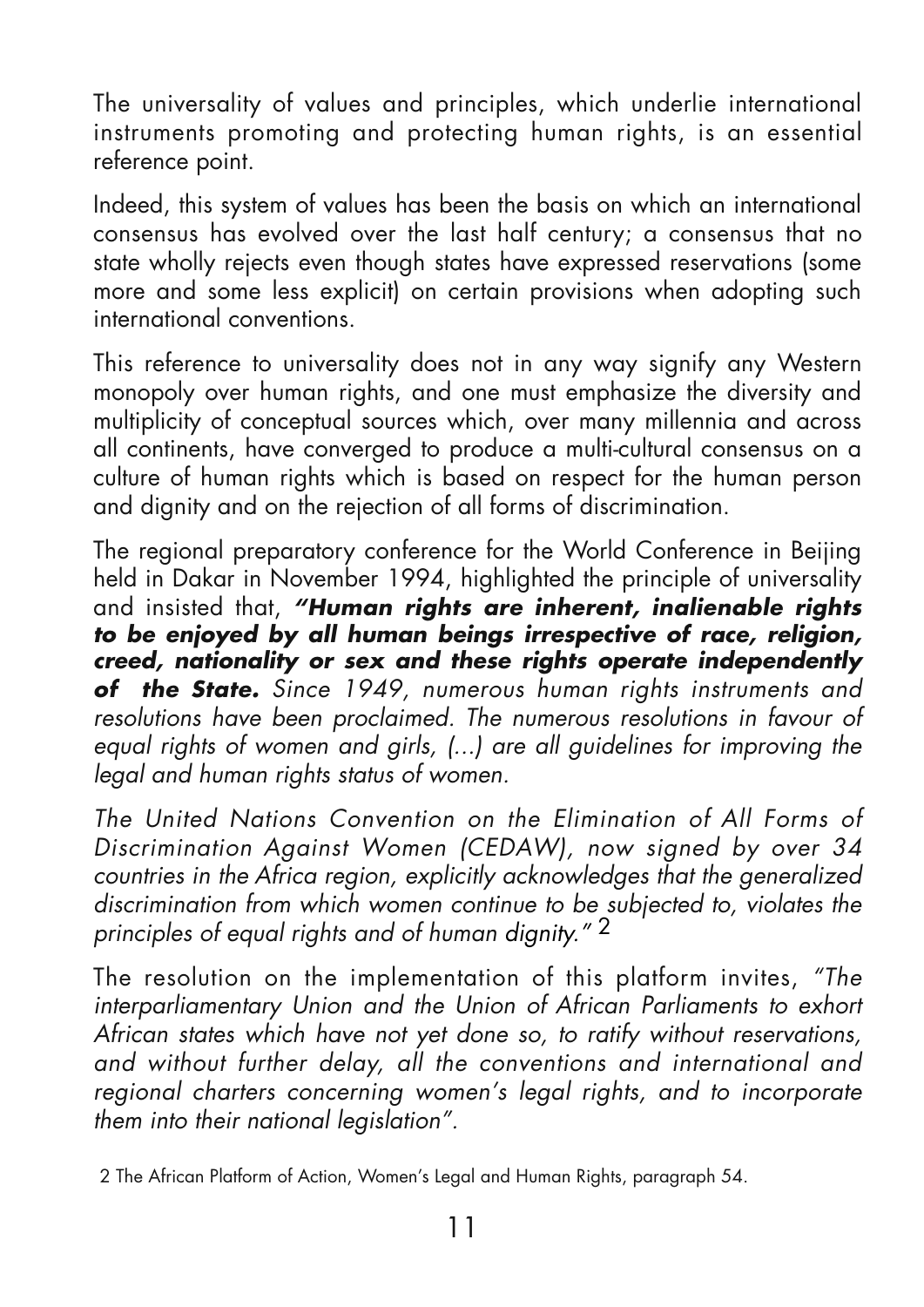9. Furthermore, the challenges posed by modernity require measures in the field of economics as well as at the political, legislative, demographic, educational and cultural levels.

In our countries, the elaboration of family law within a modern context inexorably tests "the ability of Islam to re-examine itself and generate its own evolutionary dynamic."

To reflect upon the Muslim family leads to highlight the problem of an independent approach towards a number of constraints that are often presented as unavoidable, even immutable.

Muslim law is, in reality, an extensive collection of jurisprudential rules elaborated in the three centuries following The Migration (Hijrat) based on the ahadith (norms inspired by recommendations and behavior attributed to the Prophet Mohammed) and that constitute the Sunna.<sup>3</sup> In the third century after The Migration (the Islamic era), Muslim law solidified and the doors to Ijtihad (the exercise of creative interpretation) were closed.

This immutability of fiqh, i.e. the principles of Muslim jurisprudence, obviously hindered jurists and legislatures from adapting the law to suit the changing circumstances of modern times.

It was only at the beginning of the previous century that authorized voices called for a major reform in our legislations. The demands of urbanization, of industrialization and international interaction have, for their part, brought about the adoption of modern legislations with regard to constitutional, administrative, commercial and penal matters.

However, family law, and therefore the legal status of women, has continued to depend almost exclusively on traditional Muslim law. With respect to women, there has been systematic reference to the immutable nature of the dogmas underlying law, even though in all other areas of the law an ever increasing number of exceptions, even clean breaks, have been made.

Such will to adapt to the demands of modern times manifested itself in the works of the great reformers of Islam such as Jamal al-Din al-Afahani, Muhammad Abduh, Rashid Ridha, Ali Abderrazak, Kacem Amin, and

<sup>3</sup> Editor's note: Jurisprudence was also based on interpretations of the Qur'an itself.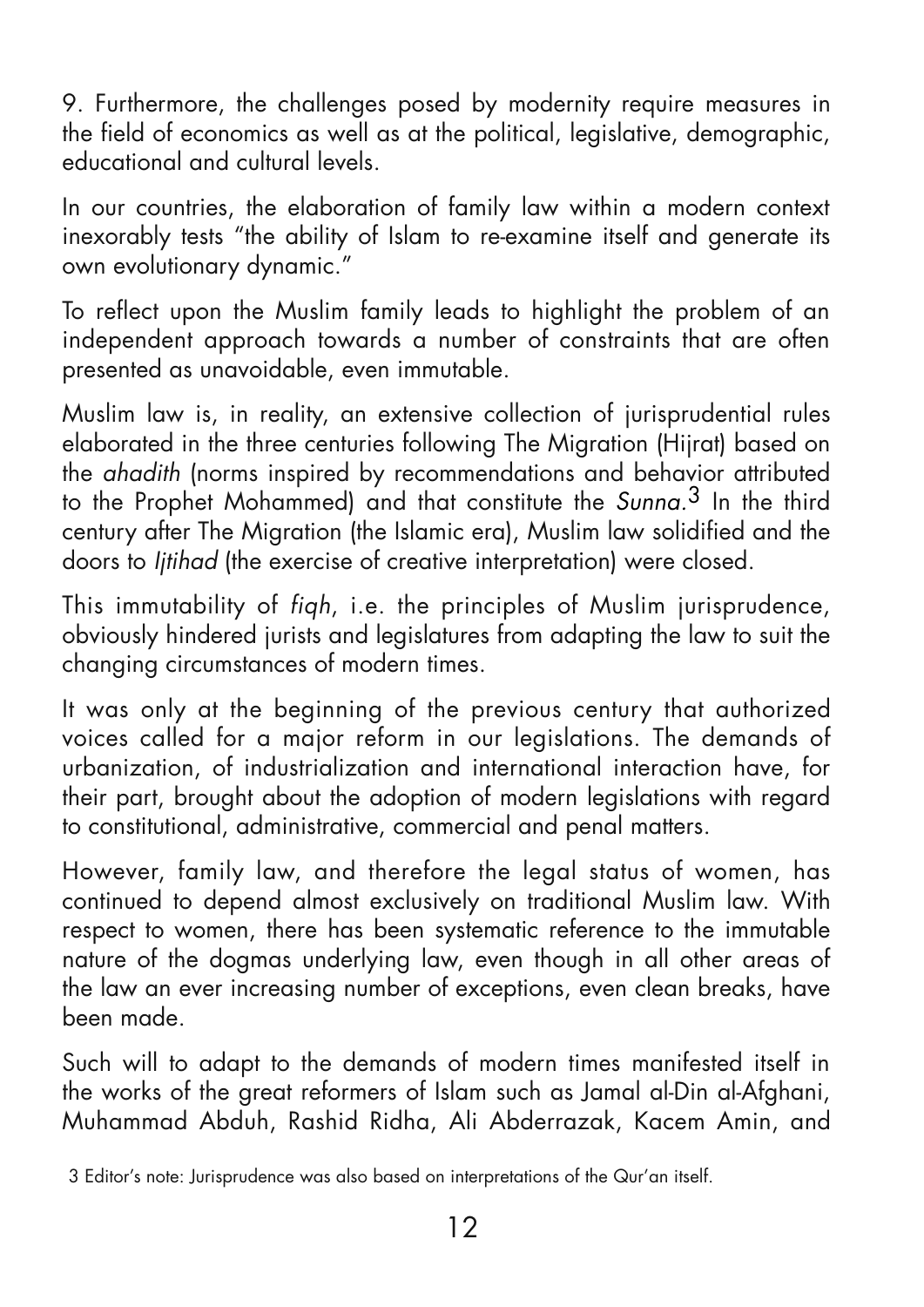Tahar Haddad; their ideas regarding the condition of women were to find a legislator in the person of Habib Bourguiba.

The focal idea of Muslim reformism is that Muslim law is by definition evolutionary.

Challenging the imposition of a dogmatic assimilation between Islam and Muslim jurisprudence, which is the result of history, consecutive generations of reformers have thus extended the debate of modernity to all aspects of our legislation on family matters. They did so without questioning Islam as a religion, as a cultural heritage, or as a civilization.

With the aim of better understanding and overcoming the problems raised by the application of such a law in a secular state, their arguments were grounded in a sound knowledge of the content and meaning of Muslim jurisprudence.

10. The principles of equality, freedom and non-discrimination, and the objective of bringing domestic legal norms into conformity with international standards were the grounds on which the initiative for alternative legislation on women emerged and developed in each of our countries - although to differing degrees. The One Hundred Steps, One Hundred Provisions proposed by our Collectif are dedicated to legislative reform in the area of family matters.

Thus, the Collectif 95 Maghreb Egalité has based its initiative upon the elaboration of one hundred measures and provisions for an egalitarian codification of Family and Personal Status Laws in the Maghreb.

The current objective is to explicitly affirm the following elements in the texts of our laws (Constitutions and Codes):

- Equality of men and women in rights, duties and before the law.
- Equality between spouses by abolishing the notion of the head of family and the duty of obedience; and providing women with the the opportunity to take responsibility for supporting the family in the same manner as men.
- The replacement of paternal authority with parental responsibility.
- Equality in the matter of inheritance.
- Equal rights for men and women to pass on nationality to their children.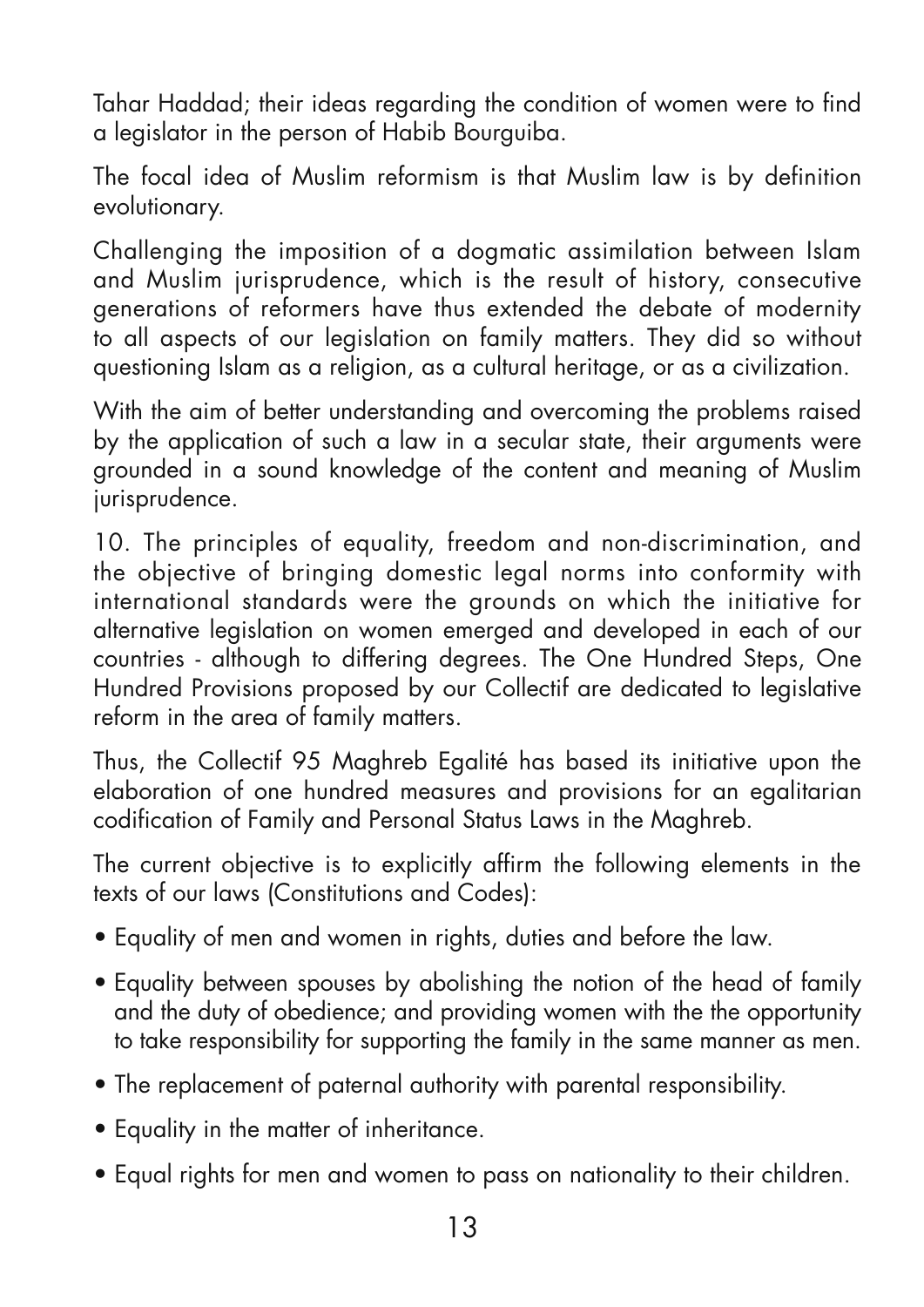- Rejection of all forms of racial discrimination or religious discrimination in the area of family relations.
- Legal protection of children before and after birth by the recognition of natural filiation.

In fact, in the Maghreb today, the question of equality between women and men in all areas is linked to the fundamental issue of secularizing family law.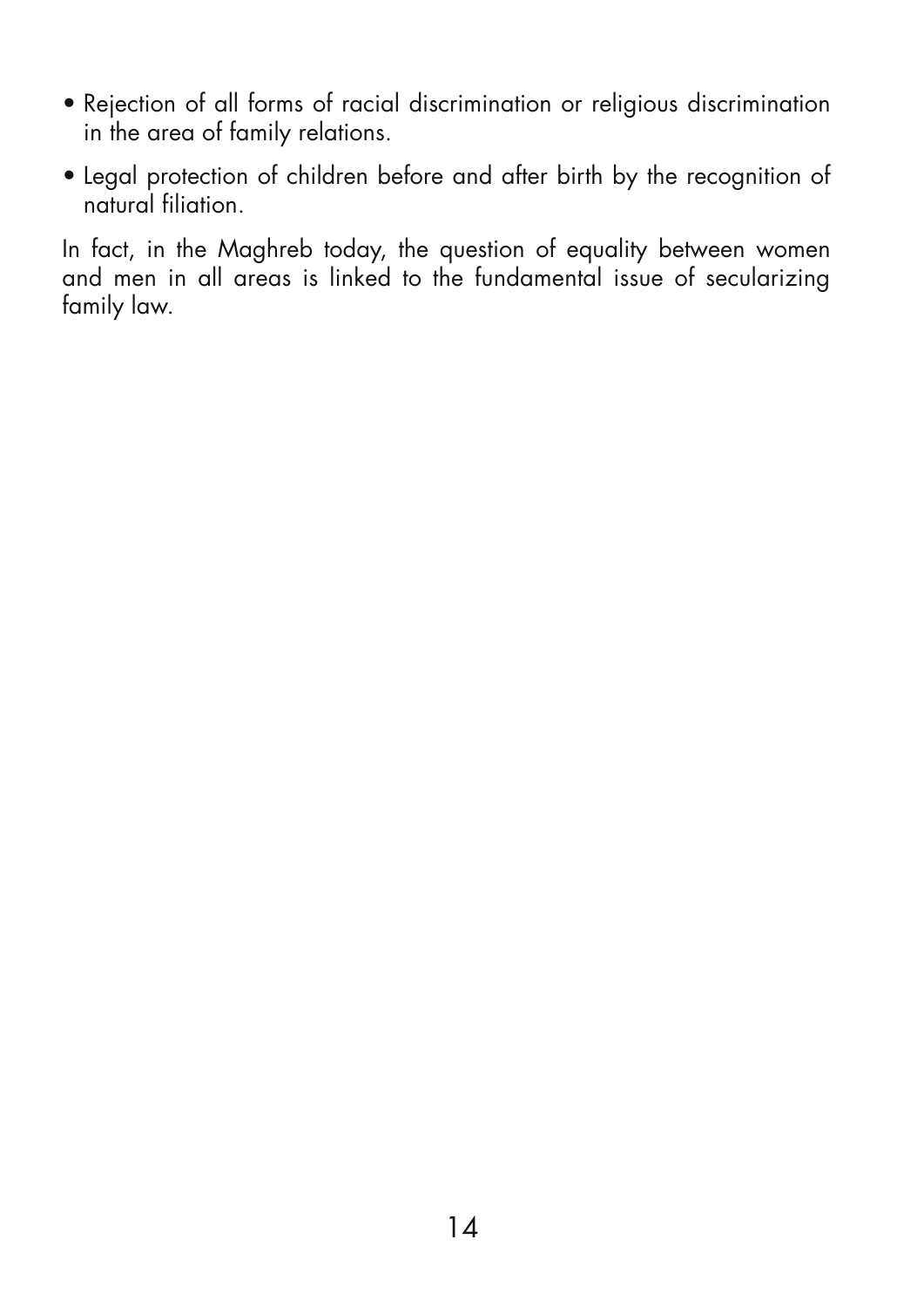## **GENERAL PROVISIONS**

**Article 1**. Personal status and family relationships are governed by the provisions of this Code.

**Article 2.** The family is composed of persons united by marriage, blood, or by court orders.

## **BOOK ONE: MARRIAGE**

#### **CHAPTER I: Engagement**

**Article 3**. An engagement is an agreement between two persons to marry one another. It does not constitute marriage. Either of the parties may break the engagement.

**Article 4.** If breaking off the engagement causes harm to the other party, compensation may be decreed.

**Article 5**. Each of the two fiancés has the right to ask for the restitution of presents offered to the other unless that person is responsible for breaking the engagement.

#### **CHAPTER II: Essentials of Marriage**

**Article 6**. The minimum age for marriage is eighteen years for men and women, the age of civil majority.

Article 7. Marriage requires the sole consent of the two future spouses, who contract the marriage themselves.

**Article 8**. Under this age, marriage can only be contracted with the court's consent.

**Article 9.** The court can be approached by the mother or father, the legal guardian, the minor or the State Prosecutor's Office (Ministère Public). The judge will arrive at a decision after having heard the two future spouses and the guardian. He can only authorize the marriage in exceptional circumstances. The court's decision authorizing the marriage is not subject to appeal.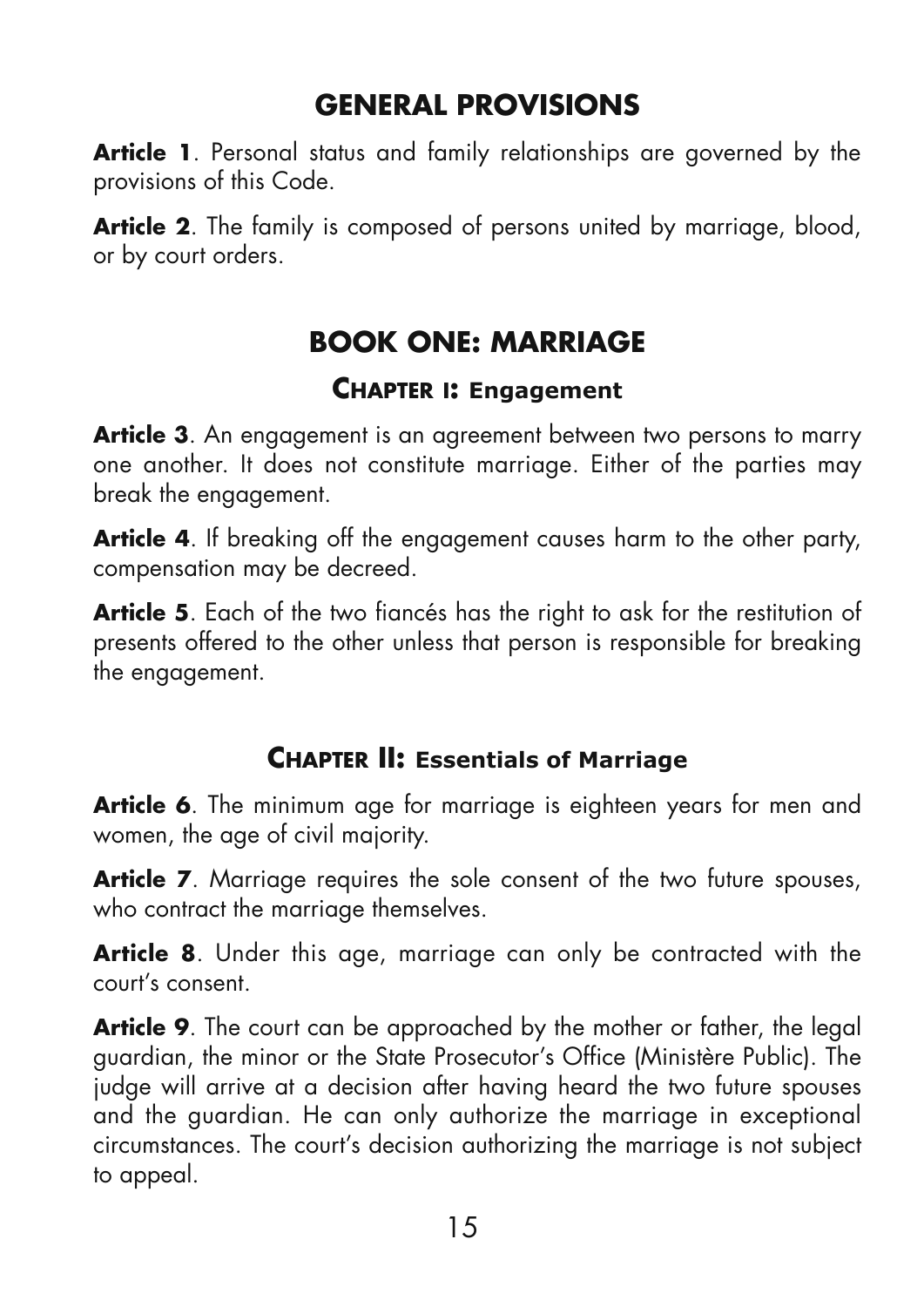**Article 10.** Impediments to marriage are of two types: permanent and temporary.

- Permanent impediments are posed by relationships of consanguinity and affinity (relationships between family members, including in-laws).
- Temporary impediments are posed by the presence of an existing marriage or a woman's non-completion of the legal period of waiting following widowhood or divorce.

**Article 11.** Marriage is prohibited with the following persons:

- Ascendants how high soever
- Descendents how low soever
- The brothers and sisters of ascendants
- The brothers and sisters of descendants

**Article 12.** Marriage is prohibited between an individual and the ascendants and descendants of his/her spouse as well as with the spouses of his/her ascendants and descendants.

**Article 13.** Polygamy is forbidden.

**Article 14.** Marriage is prohibited for all persons whose previous marriage has not been dissolved. Whosoever, being married, contracts another marriage before the dissolution of the preceding marriage, will be subject to one year's imprisonment and a fine.

**Article 15.** A woman's marriage is prohibited before the expiration of her minimum legal period of waiting following widowhood or divorce.

This period is for three months. It commences with the dissolution of marriage by death or final decree of divorce.

This period ends upon the following:

- delivery, in the case of pregnancy.
- medical certification that the woman is not pregnant.
- remarriage of the former husband.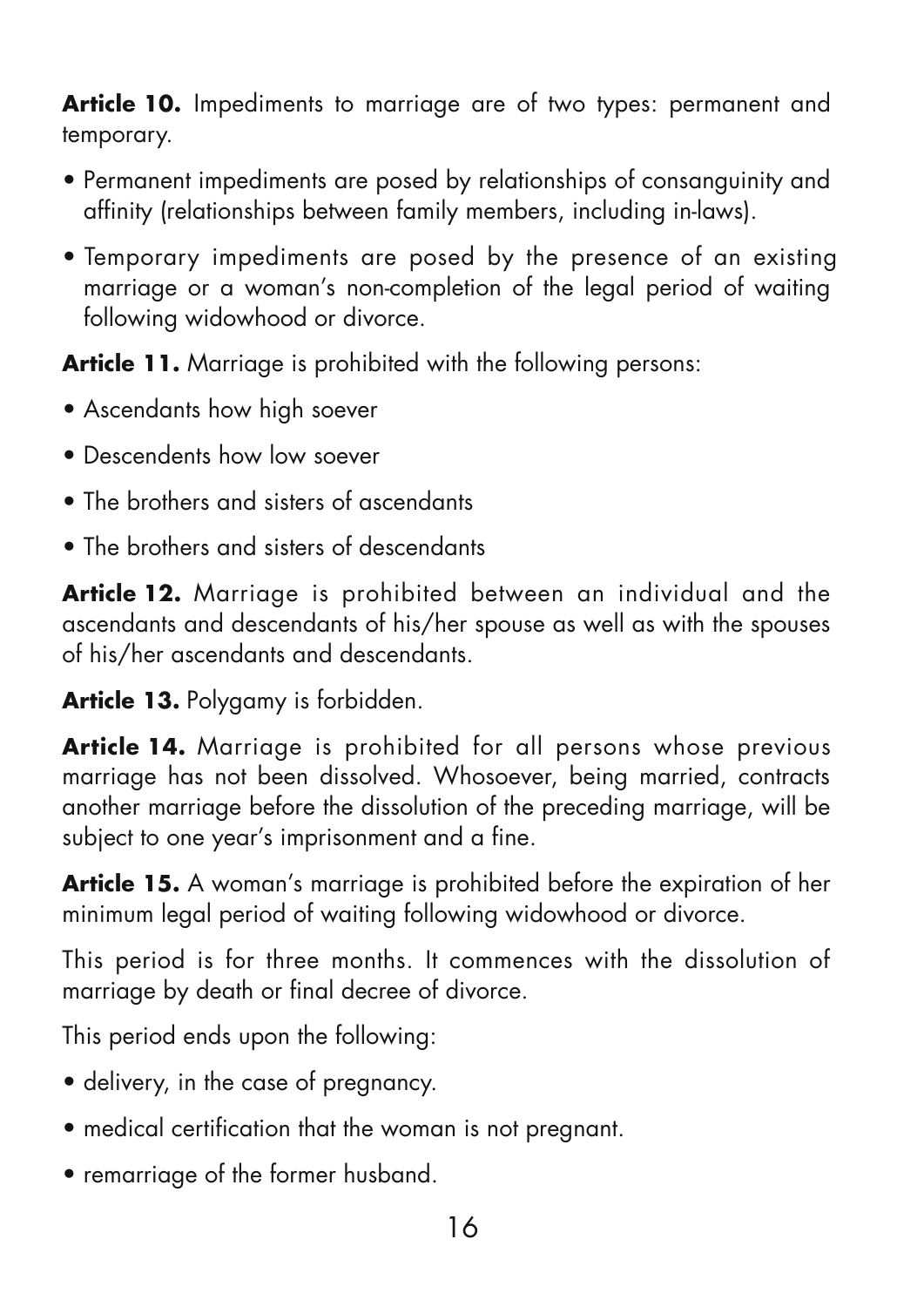Article 16. A difference of religion is not an impediment to marriage. Marriage between a Muslim woman and a non-Muslim man is valid.

**Article 17**. Marriage is performed before a civil officer of the State, or any authority legally recognized for this purpose, in the presence of both parties to be wed and two witnesses.

Witnesses may be of either sex.

**Article 18.** Any provision relating to assets may be inserted into the marriage contract.

Article 19. The marriage must be registered by the State.

Marriage is proven by the act itself or by a certificate issued by a civil officer of the State.

#### **CHAPTER III: Marriages that are Null and Void**

Article 20. A marriage is void if contracted in contravention of Articles 7, 10, 11, 12, 13, 14 and 15 of this Code.

**Article 21**. Any marriage is void if contracted in contravention of the procedures set forth in Article 17.

**Article 22.** A void marriage will have the following effects:

- the establishment of filial relations.
- the obligation for a woman to observe the legal minimum waiting period following widowhood or divorce,
- marriage impediments due to affinity.

### **CHAPTER IV: Effects of Marriage**

**Article 23.** The mutual duties of spouses to one another are respect, fidelity and support. They are jointly responsible for leading the family, for the education and protection of their children and in choosing the marital residence. They must avoid doing harm one another in any way.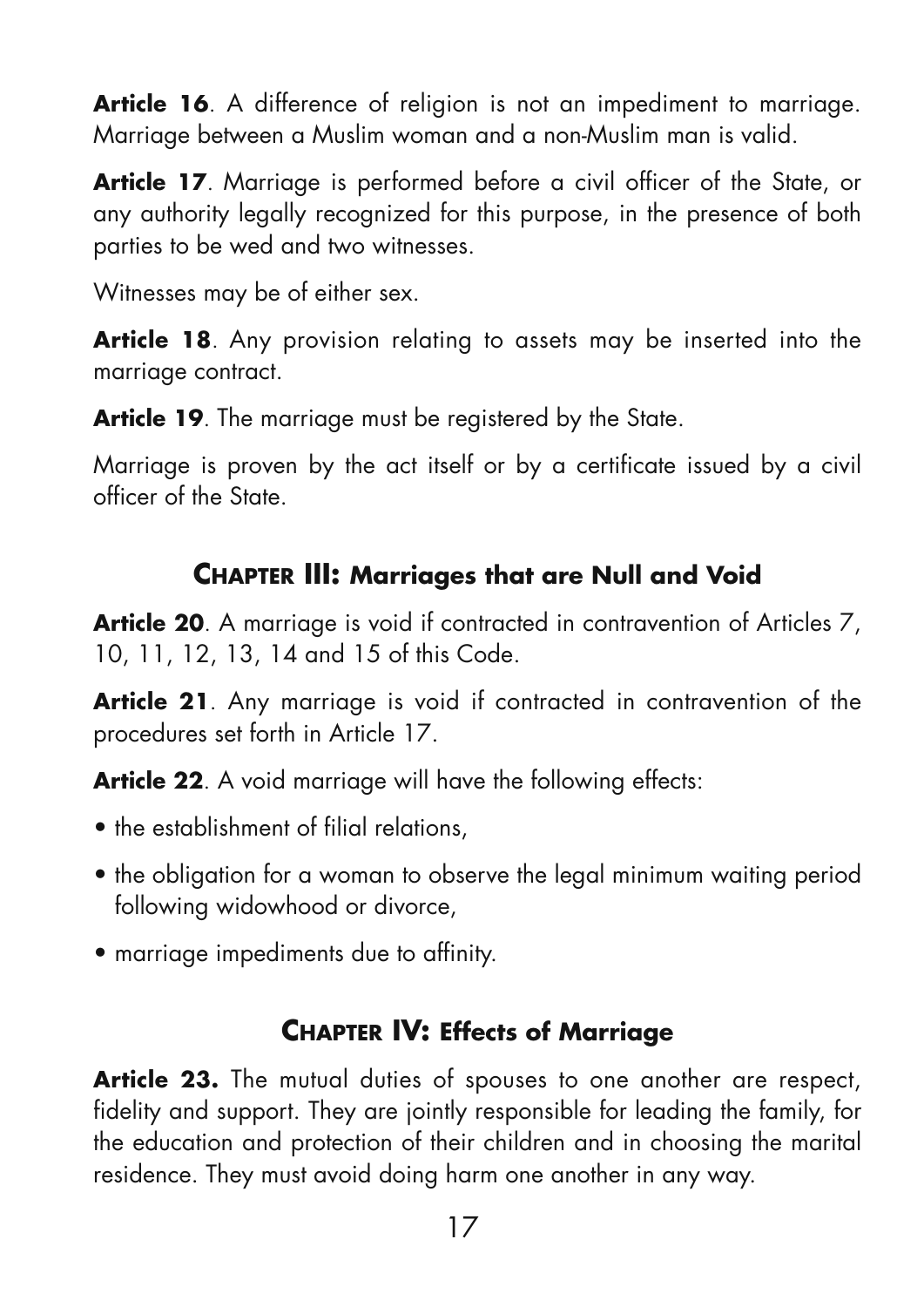**Article 24**. Each of the spouses has the right:

- to work
- to administer and dispose of her/his own property
- to keep her/his family name
- to freedom of movement

**Article 25**. The spouses have joint responsibility for supporting their family since both contribute whether financially or through domestic work.

## **BOOK TWO: DIVORCE**

**Article 26**. Divorce may only be pronounced by a court of law.

## **CHAPTER I: Grounds for divorce**

**Article 27**. Divorce is granted:

- In the case of mutual consent between spouses.
- On the demand of one of the spouses on the grounds of having suffered harm.
- On the request (without grounds) of one spouse or the other.
- On the request of one of the spouses or upon a joint request on the grounds that both parties are at fault.

### **CHAPTER II: The Divorce Procedure**

Article 28. Divorce may only be pronounced by court decision preceded by an attempt at reconciliation.

**Article 29**. The reconciliation attempt is compulsory. It takes place before the Family Affairs Judge and precedes all other matters.

If the defendant does not appear in court, and when legal notice has not been served to this person, the Family Affairs Judge will postpone the hearings and will be assisted by whoever he sees fit in order for the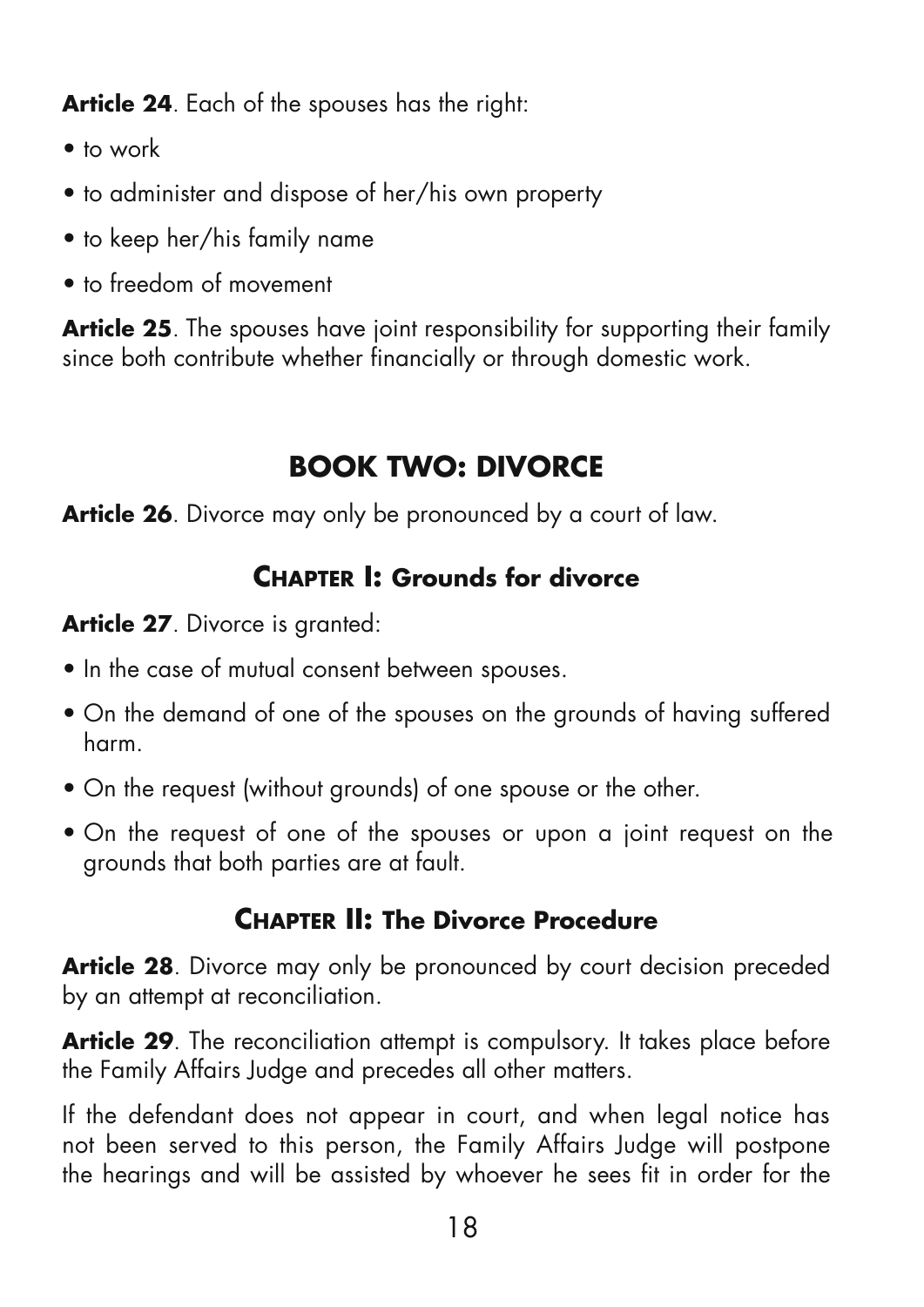defendant to be notified in person or to determine the defendant's actual residence so that the defendant may appear for the hearings.

If any minor children are involved, three hearings of reconciliation will be held, with a delay of at least thirty days between two such hearings.

The judge must attempt to reconcile the spouses. To this end, he must talk to each one separately and in person and then together.

The judge may request the services of any person he deems useful, including the lawyers of both parties.

**Article 30**. The Judge of Family Affairs must, as a matter of course, make interim provisions concerning separate residences of the spouses, alimony, custody of children and rights of visitation. The parties may come to a mutual agreement and disregard these provisions, in whole or in part, providing however that the results of this agreement are not detrimental to the interests of the children.

The Judge of Family Affairs must set the amount of alimony to be paid, based on his assessment of the information available to him or her at the time of the reconciliation attempt.

The interim provisions of the court should be minuted and function as a temporary executive order that can neither be appealed nor brought before any superior court but may be revised by the Judge of Family Affairs until such time as the final decree has not been issued.

**Article 31**. The Judge may abridge the procedure in the case of divorce by mutual consent, providing this does not harm the interests of the children.

**Article 32.** Should the attempt at reconciliation fail, the Judge of Family Affairs will bring the case to court, which will first decide on the divorce and all its ensuing consequences.

The provisions of the judgement concerning the custody of children, alimony, post-divorce maintenance, separate residences for the spouses and rights of visitation are to be implemented notwithstanding an appeal or recourse to a superior court.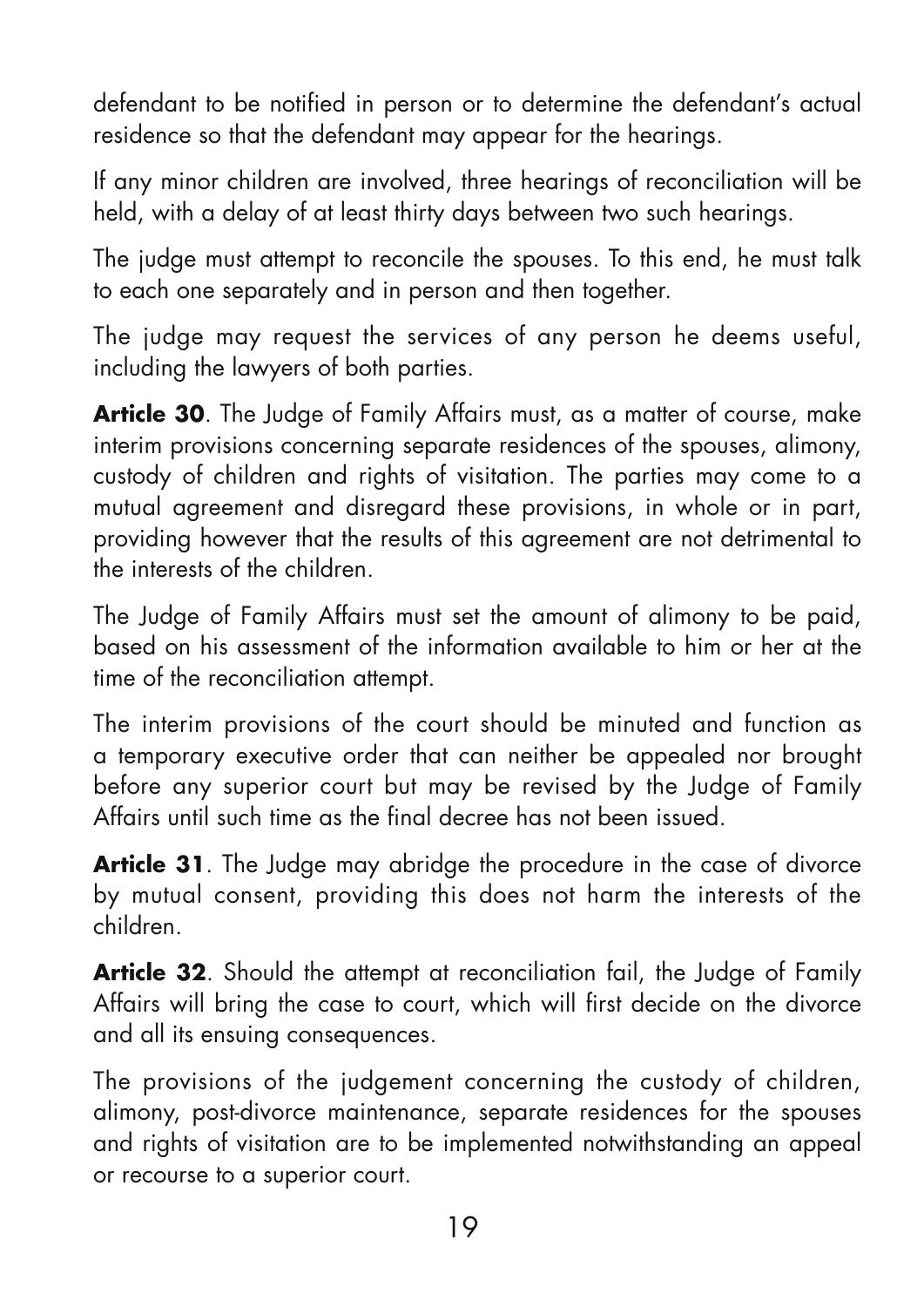## **CHAPTER III: The Consequences of Divorce**

**Article 33**. Compensation will be considered regarding the material and moral harm suffered by either spouse in cases of divorce pronounced according to points 2, 3 and 4 of Article 27.

**Article 34**. In the case of a woman who cannot support herself, material harm can be compensated in the form of an allowance paid monthly at the end of the minimum legal period of waiting following widowhood or divorce, and will be determined on the basis of her standard of living, including accommodation, during her married life.

This post-divorce maintenance can be revised annually and raised or lowered in accordance with the cost of living and other fluctuations that may arise. It will continue to be paid until the divorced woman's death or until her circumstances change due to her re-marriage or until she no longer needs the income. Should the divorced man die, the post-divorce maintenance shall be a debt against his estate, and consequently must be settled in a single disbursement, either through a private settlement with the heirs or by a court decree, bearing in mind the age of the beneficiary at that time. She may however prefer that the allowance be settled through the form of a one-time transfer of a capital asset.

**Article 35**. Custody of the children is to be granted to either one of the parents or to a third party. The judge will decide this, taking into consideration the welfare of the child.

**Article 36**. The parent who does not have custody of the child has visitation rights.The right to house the child may be granted by the court to the parent who does not have custody, if the welfare of the child so warrants.

The parent who does not have custody has a right to supervise the child, a right that may be exercised through the intervention of the Judge of Family Affairs, should the need arise.

**Article 37**. The parent who does not have custody must contribute to the support of the child.

The marital residence is awarded to the parent who has custody if this parent has no residence.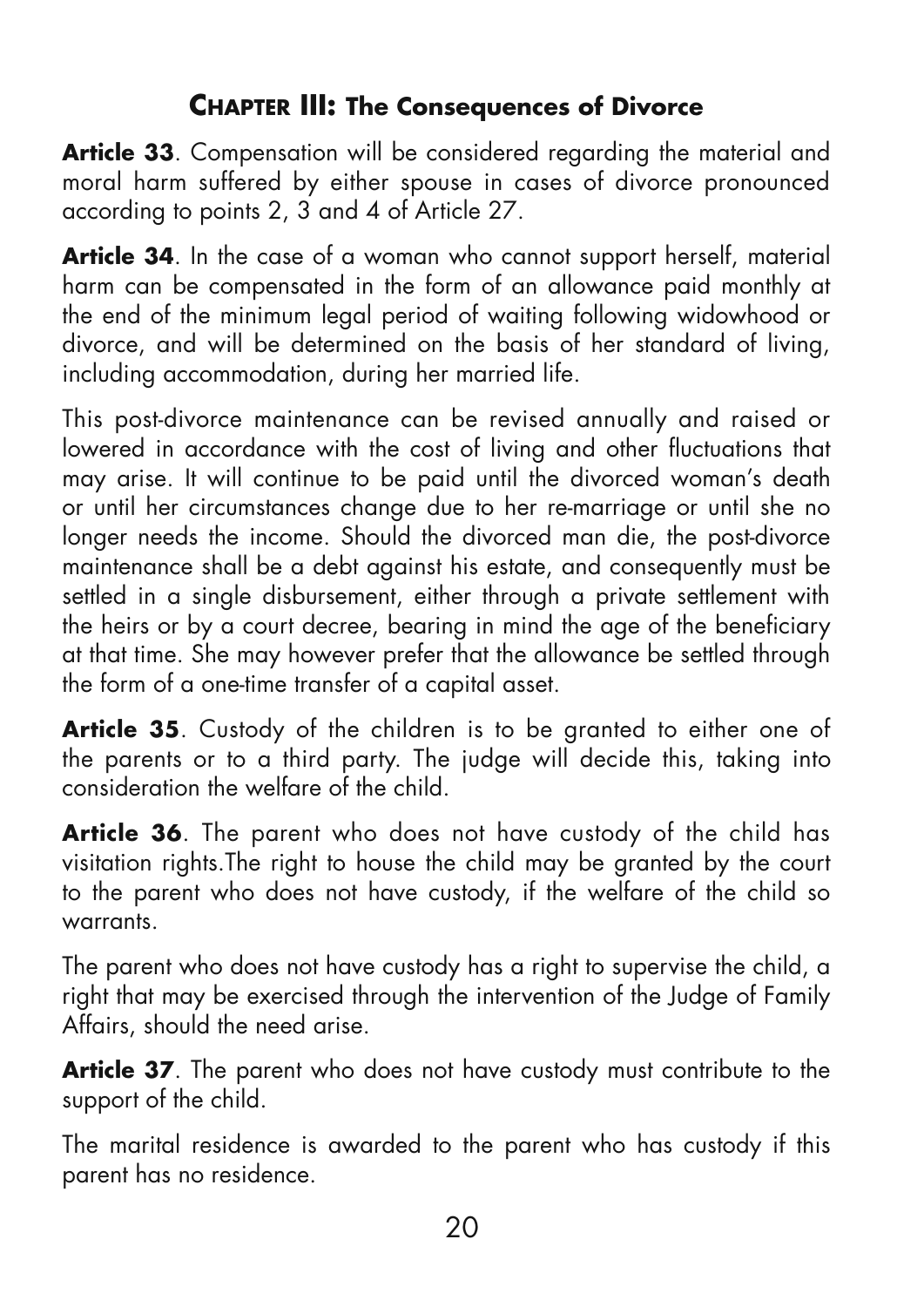**Article 38**. The person who is awarded custody may relinquish it.

The Judge will then designate a new guardian, taking into account the child's welfare.

The Judge can withdraw the right of custody from someone who fails to fulfil her/his responsibilities.

**Article 39**. Custody is not brought into question if the person with custody remarries, excepting if a judge so rules for the child's welfare.

## **BOOK THREE: FILIATION**

**Article 40**. Filiation is the link that unites a child with his/her mother and father.

#### **CHAPTER I: The establishment of filiation (parentage)**4

**Article 41**. Filiation may be established by:

- Marriage
- Acknowledgement
- Judicial decree

### **Section 1: The Establishment of Filiation Through Marriage**

**Article 42**. The filiation of a child born within a marriage is established with her/his mother and father.

It is similarly established if the child is born less than three hundred days after the divorce of the parents, or the death or absence of the father.

**Article 43**. The husband can disown a child in court if he has evidence to demonstrate that he could not be the child's father, corroborated by scientific methods, should the need arise.

**Article 44**. The husband must disown the child within six months of its birth if he is residing in the area. If he is not in the area, he must make

<sup>4</sup> Editor's note: a French legal term denoting the judicial determination of parentage, of either the father or mother.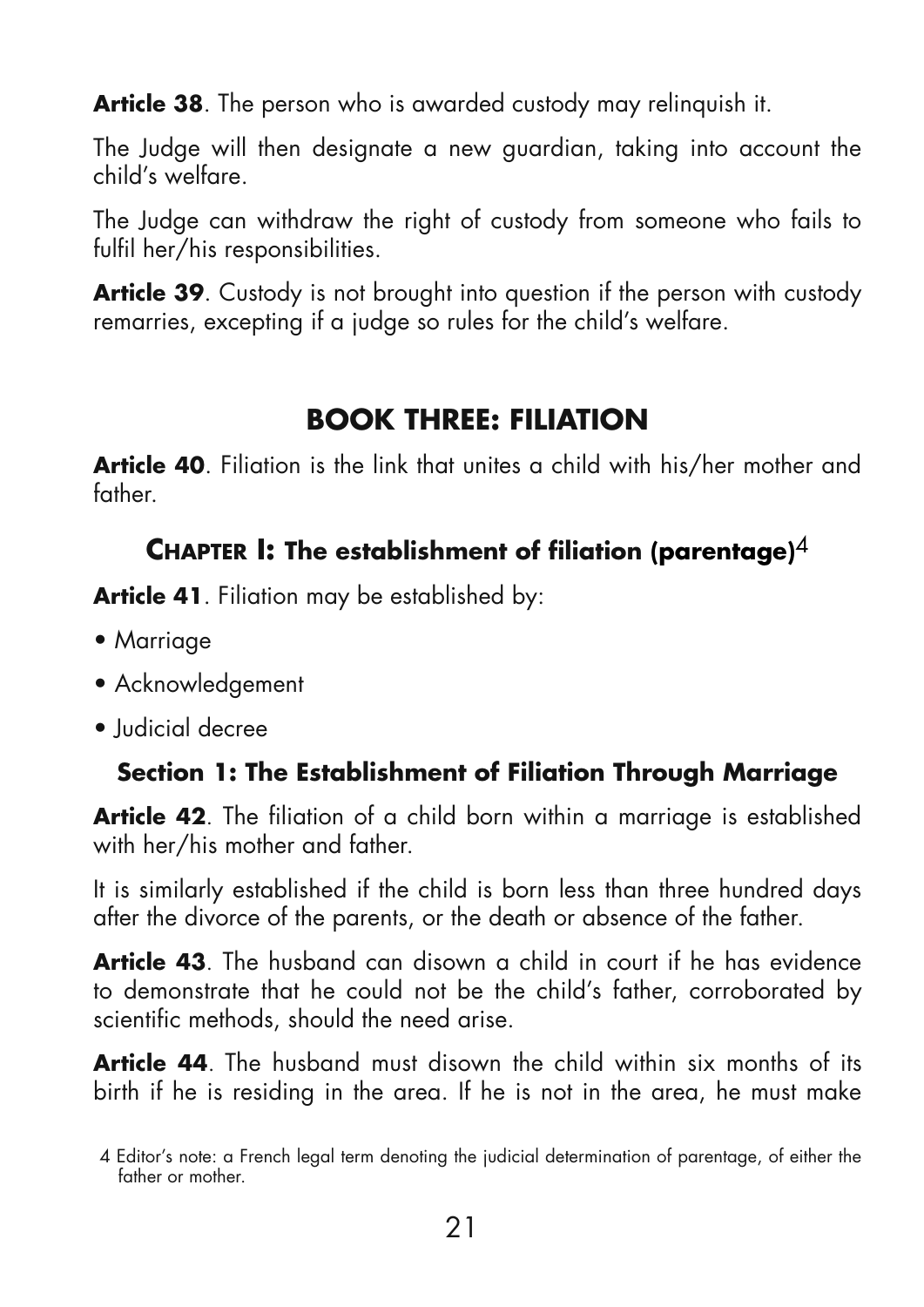the declaration within six months of his return, or within six months of discovering the false registration if the birth of the child has been hidden from him.

**Article 45**. If the husband dies before declaring his intentions, his ascendants or descendants do not have the right to contest the legitimacy of the child.

**Article 46**. Proceedings for disowning a child take place, in the presence of the mother, with the judge appointing an ad hoc guardian for the child to act as the respondent.

**Article 47**. The mother may contest the paternity of the ex-husband through any and all means, but only for the purpose of legitimizing the child, when, after dissolution of marriage, she marries the true father of the child.

**Article 48**. This suit, directed against the husband or his heirs must be coupled with a petition for establishing the legitimacy of the child, otherwise it will be rejected.

This suit must be initiated by the mother and her new spouse within six months of their marriage and before the child has reached the age of five.

**Article 49**. Both petitions are settled through one and the same judgement, which cannot accept the contestation of paternity unless legitimacy has been established.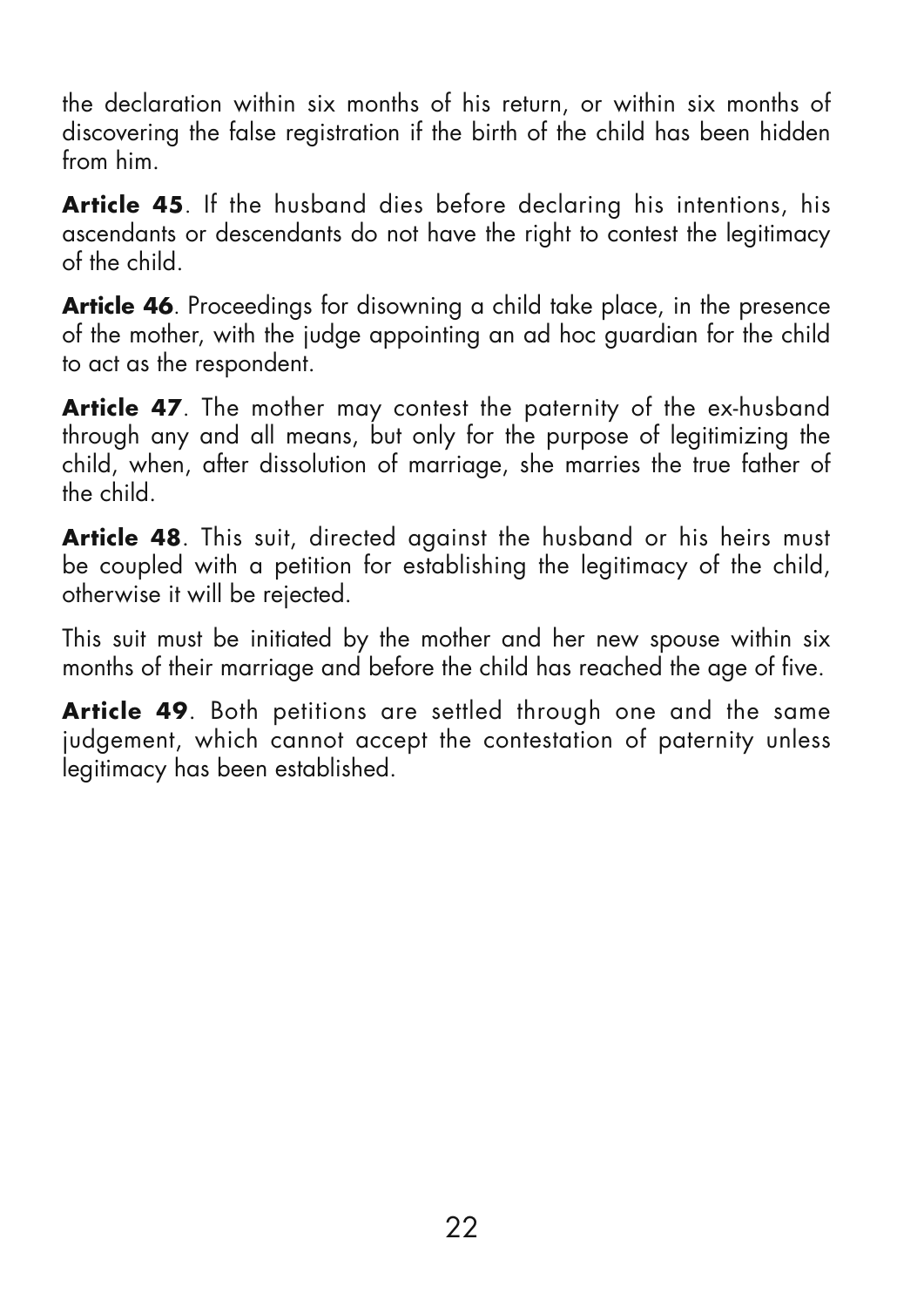#### **Section 2. The establishment of filiation by acknowledgement.**

**Article 50.** The filiation of a child by acknowledgement of the mother or the father is established only by:

- declaration to the civil authorities upon birth or afterwards.
- declaration of the mother and father at the time of marriage.
- a separate authentic act.

Acknowledgement of a child can only occur while the child is alive.

**Article 51.** Acknowledgement can only be contested through a judicial procedure on the initiative of the parent or the child.

A suit can also be initiated by the public prosecutor if the registration documents contain elements which make the declared filiation highly improbable.

#### **Section 3: The Establishment of Filiation by Judicial Process**

**Article 52**. Filiation can be established with respect to the mother or father by a suit seeking to establish maternity or paternity, and by adoption.

**Article 53**. The right to seek the establishment of maternity or paternity belongs only to the child. While a minor, the child is represented by her/ his guardian.

This right ends two years after the child reaches the age of majority.

**Article 54.** A suit seeking to establish maternity or paternity is only admissible when there are solid grounds or indicators.

Proof may be established through any means available.

**Article 55**. Adoption is permitted for the welfare of the child.

The adoption relationship is established only through court order.

**Article 56**. The adopting party must have reached the age of majority and have full legal capacity. She/he must be of sound mind and body and capable of supporting the adopted child.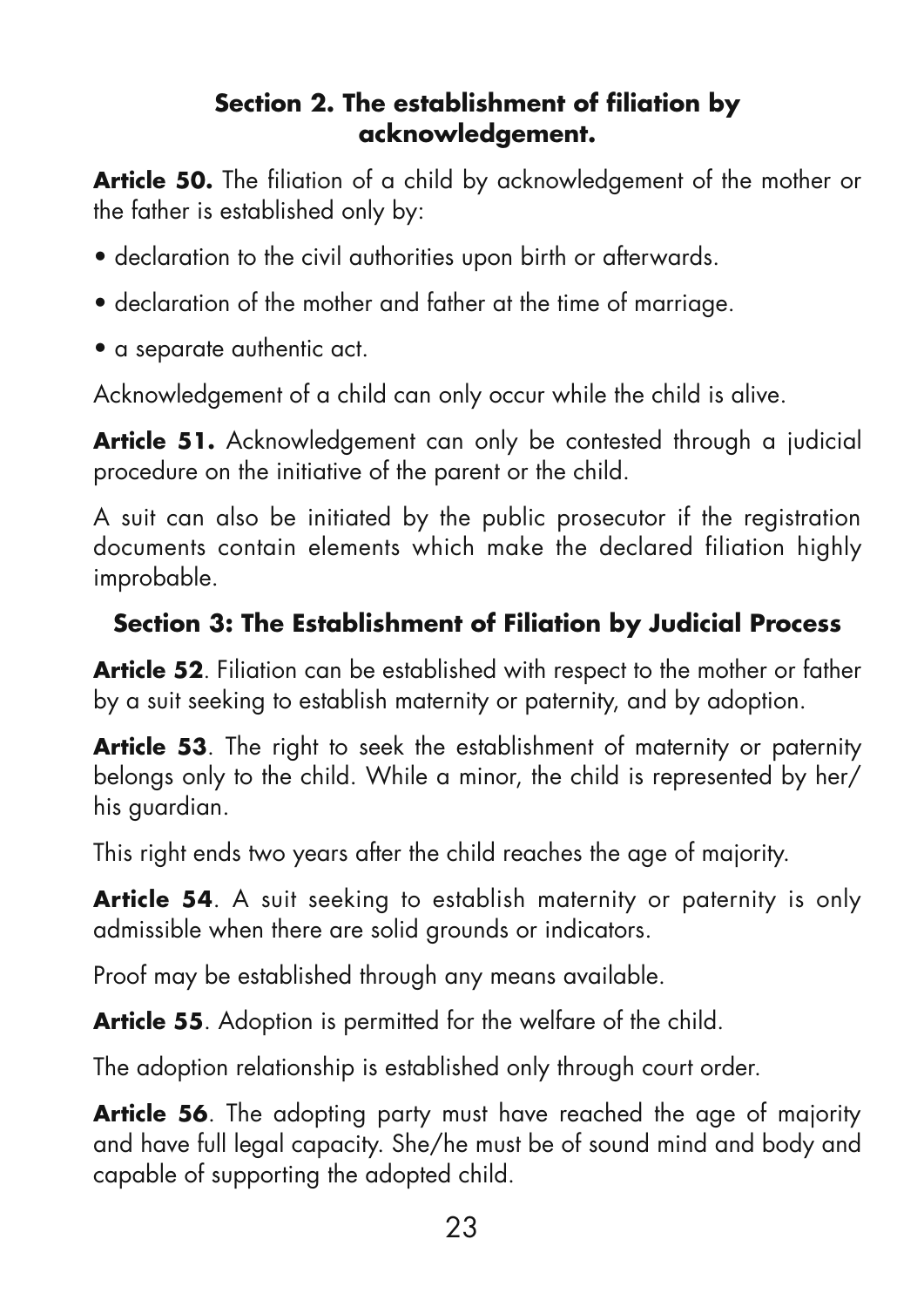A child cannot be adopted by several persons jointly unless they are a married couple.

Adoption by a married couple is valid only if the two spouses apply for it.

The age difference between adopter and adopted child must be at least 15 years.

The child being adopted must be a minor.

**Article 57**. The adoption act is to be established by court order in the presence of the adopter, and if necessary, in the presence of the mother and father of the adopted child, or the representative of the administrative authority vested with public guardianship of the child, or the acting guardian.

**Article 58**. Once the adoption order is decreed, it is definitive and irrevocable except by the child after the age of majority.

**Article 59**. Adoption entails the same rights and obligations as other modes of filiation. However, if the legitimate parents of the adopted child are known, the restrictions to marriage stated in Articles 10, 11 and 12 of the present code still apply.

## **CHAPTER II: The Effects of Filiation**

#### **Section 1. The name**

**Article 60.** A child whose filiation is established with respect to a single parent bears the name of this parent. If the filiation is established with regard to both parents, the child bears the name of the mother and father.

### **Section 2. Guardianship**

**Article 61**. Guardianship consists of the protection and education of the child, the management of the child's assets, representing the child in court and in all areas of daily life such as the administration of affairs, financial transactions, and permission to obtain a passport and to travel.

**Article 62.** Guardianship terminates:

- When the child reaches the age of majority.
- When guardianship legally ends, through marriage of the child, or by court order after the age of 16.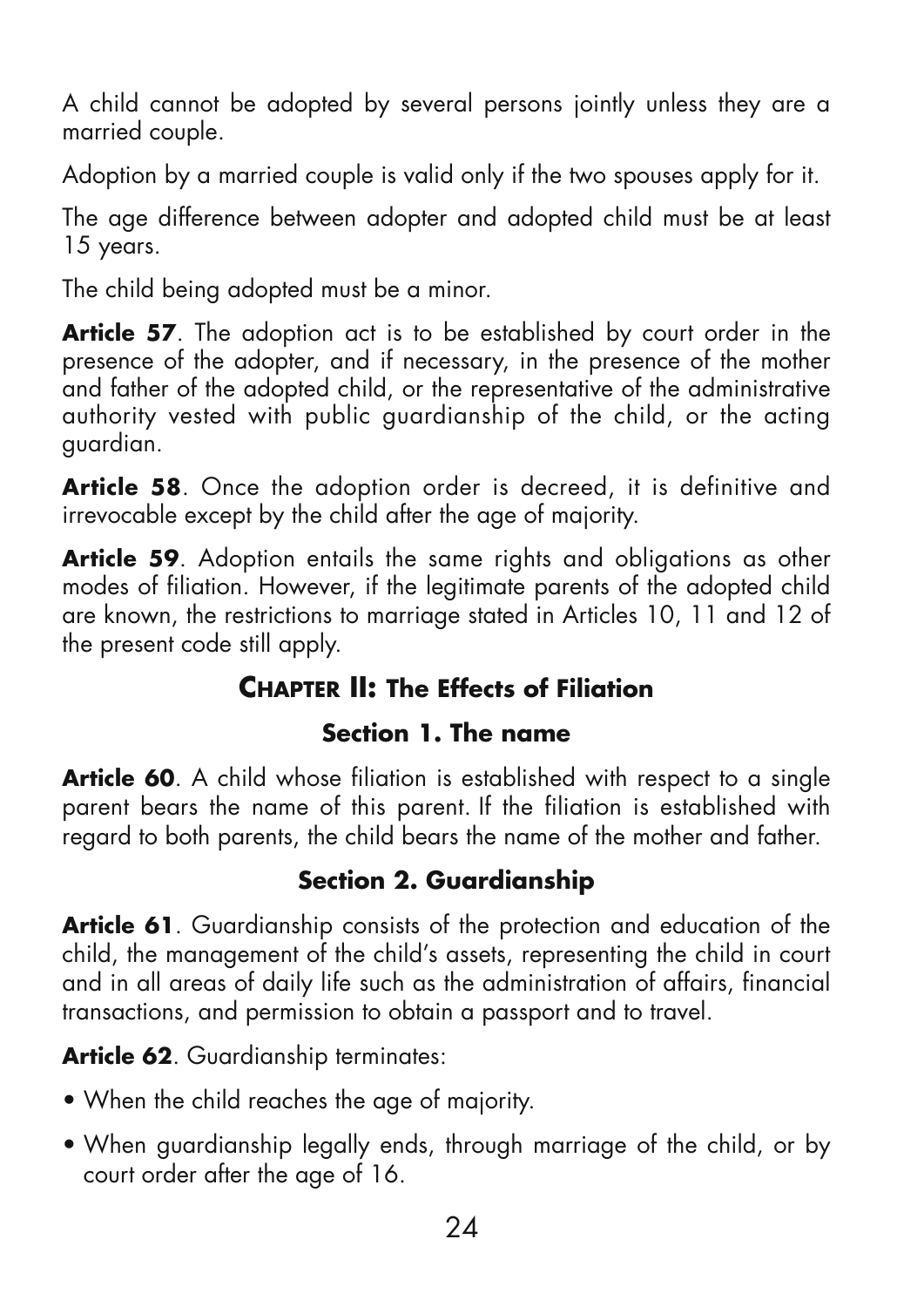**Article 63**. During marriage, guardianship is a right jointly exercised by the mother and father.

With respect to the child, the parents have the rights and responsibilities of custody, supervision and education.

The mother and father jointly administer the child's assets.

Any conflict which may arise is to be heard by the Family Affairs Judge.

**Article 64**. In the event of divorce, guardianship is exercised by the parent who retains custody of the child.

If custody is to be given to a third party instead of one of the parents, the judge appoints a relative or third person who will have guardianship.

In all cases, the parent who does not have custody retains the right of supervision over the child, a right exercised through the offices of the Family Affairs Judge.

**Article 65**. Should one parent be absent or incapable of guardianship, guardianship is to be exercised by the other parent.

In the event of the death of one parent, guardianship is accorded to the surviving parent.

In the event that both parents die, guardianship is to be given to the guardian named in the will of either of the parents.

**Article 66**. The parent who has acknowledged a child singly retains guardianship.

When both parents have acknowledged the child, guardianship is exercised by the parent who has custody.

The parent who does not have custody retains the right of supervision of the child through the offices of a judge.

**Article 67**. In all other circumstances, the guardian will be appointed by the judge, taking into account the welfare of the child.

**Article 68.** All acts relating to the disposal of the child's assets are subject to prior judicial authorization.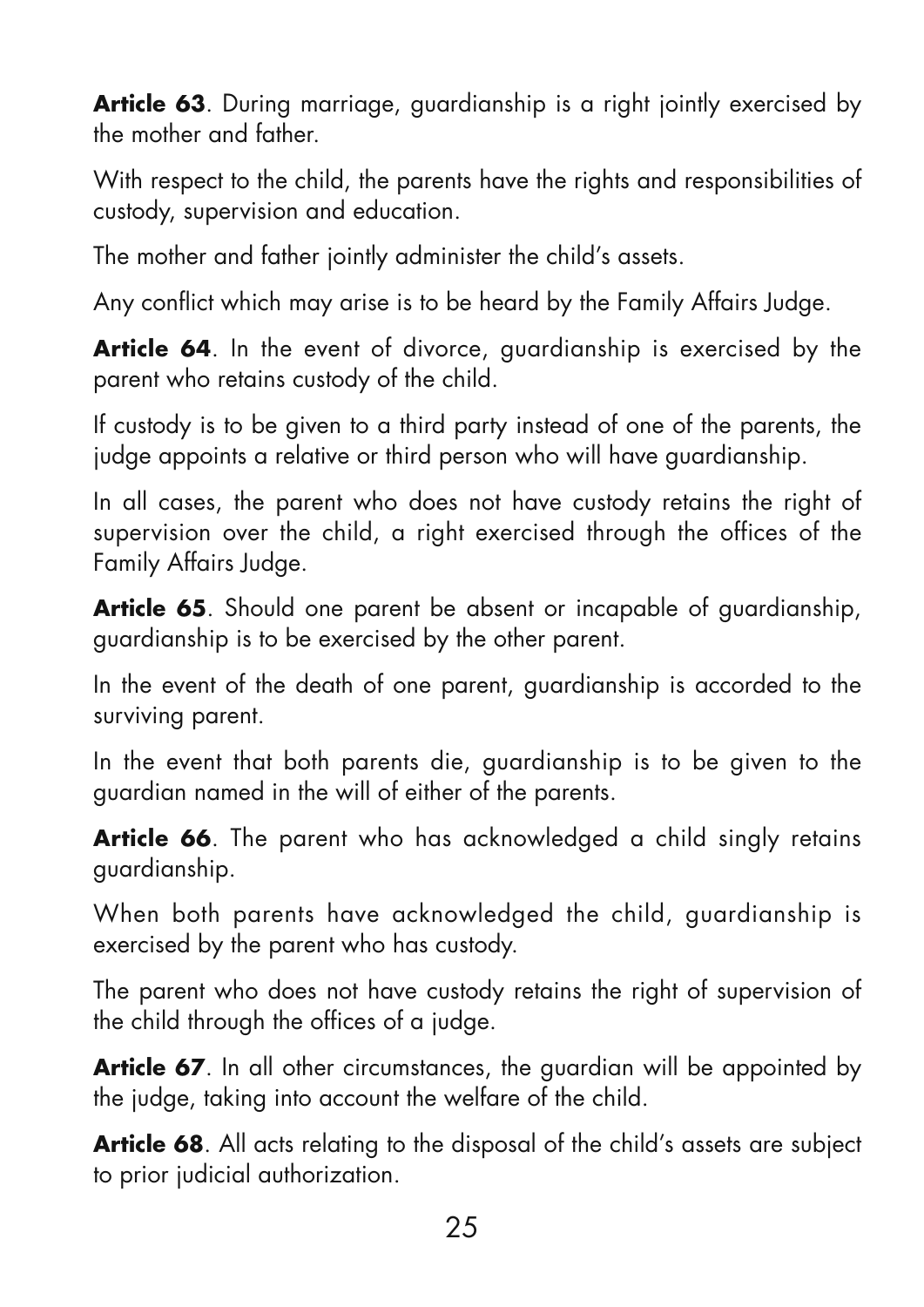## **BOOK FOUR: THE OBLIGATION OF MAINTENANCE**

Article 69. Maintenance includes all the necessities of life, particularly food, clothing, medical care, education and housing.

**Article 70.** Spouses have mutual obligations of maintenance.

Ascendants and descendants how high soever and how low soever<sup>5</sup> are equally entitled to this maintenance.

**Article 71.** The amount of maintenance is to be determined on the basis of the income of the person who will be providing it and the needs of the person receiving it, taking into account the standard of living.

**Article 72.** The ascendant how high soever<sup>6</sup> must support all minor descendants how low soever<sup>7</sup> who are unable to support themselves.

Maintenance continues to be owed to descendants until they complete their studies, providing that they are not above 25 years of age.

Maintenance also continues to be owed to disabled descendants incapable of supporting themselves, irrespective of their age.

**Article 73**. When there is more than one offspring, children will contribute to the maintenance of ascendants according to their financial status and not according to their number.

**Article 74.** The debt of maintenance is not cancelled between spouses.

**Article 75**. In case one or the other parent is incapable of maintaining the children, the obligation to provide falls on the parent able to do so.

**Article 76**. In the event of deliberate non-payment of post-divorce maintenance or alimony for more than one month calculated from the day it was due, the creditor is liable to imprisonment for a period of three months to one year.

- 5 Editor's note: i.e. parents, grandparents, great grandparents on one hand, and children, grandchildren, and great grandchildren on the other.
- 6 The term 'ascendant' is here defined as meaning surviving parents, grandparents and greatgrandparents.
- 7 The term 'descendants' is here defined as meaning all descendants, regardless of how many generations removed they are.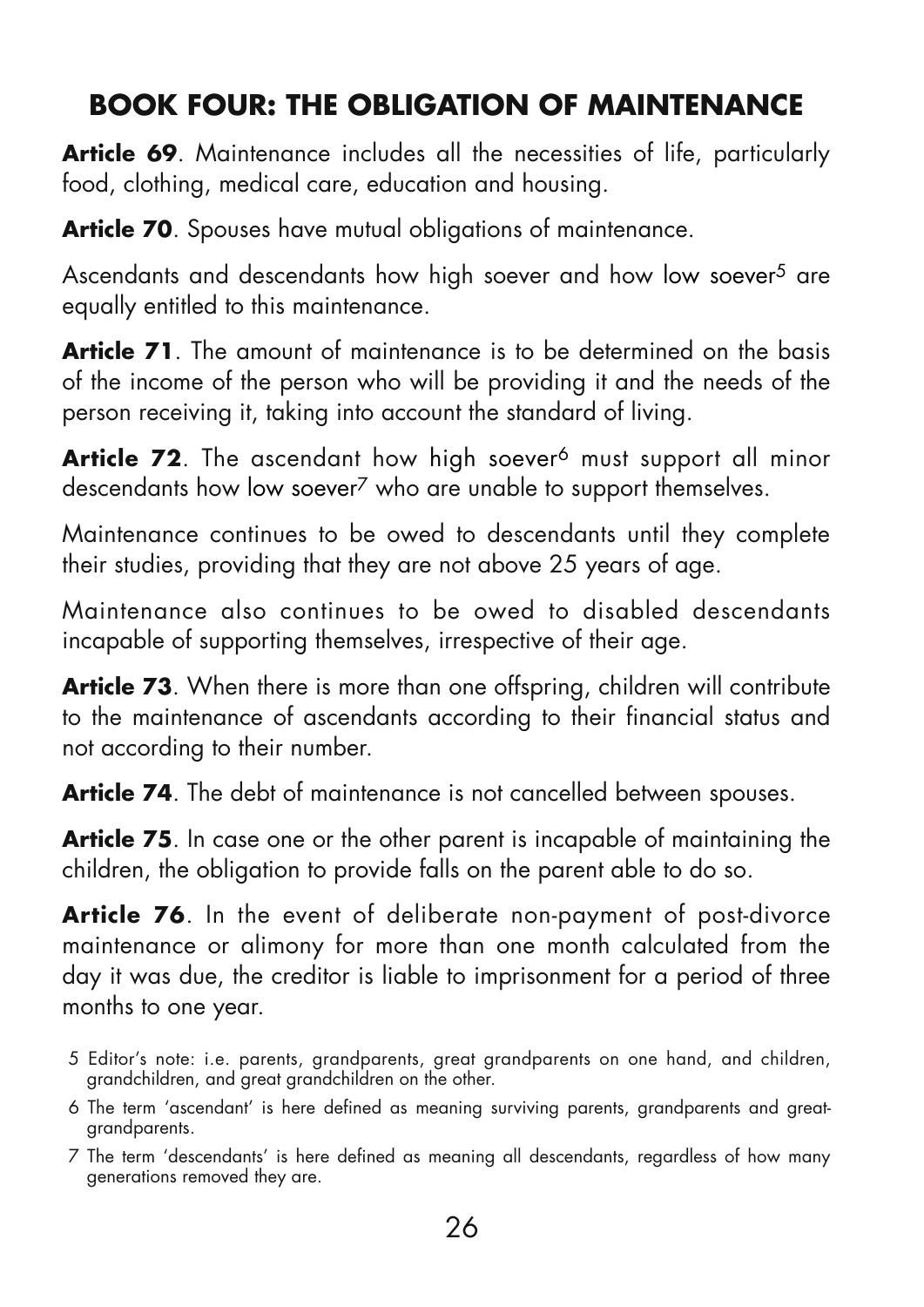Payment will halt prosecution or execution of the sentence.

A Special Fund will automatically pay the amount of maintenance or alimony to the spouse to whom it is due.

The Fund has the right to recourse against the debtor in order to recover the amount paid out.

## **BOOK FIVE: INHERITANCE & SUCCESSION**

**Article 77**. Succession occurs through actual or presumed death, the latter established by judicial decree.

**Article 78.** If two persons die without it being possible to determine who died first, there is no cause for inheritance between them, irrespective of whether or not they died in the same event.

**Article 79**. The execution of the estate will be carried out in the following order of priority:

- Taxes incurred by the actual assets constituting the inheritance
- Funeral and burial costs
- Established debts of the deceased person
- Valid and executable bequests
- Inheritance

**Article 80**. Conditions necessary to inherit are:

- Being alive or at least conceived when the inheritance is opened.
- Not being ineligible to inherit.

**Article 81**. The conceived child has the right to her/his share in the legacy if born alive.

**Article 82.** The inheritance is bestowed upon the surviving spouse, the descendants, ascendants and the relatives of the legator.

**Article 83**. Indirect relatives of the legator are excluded from inheritance in the presence of the spouse, and/or descendants and ascendants of the legator.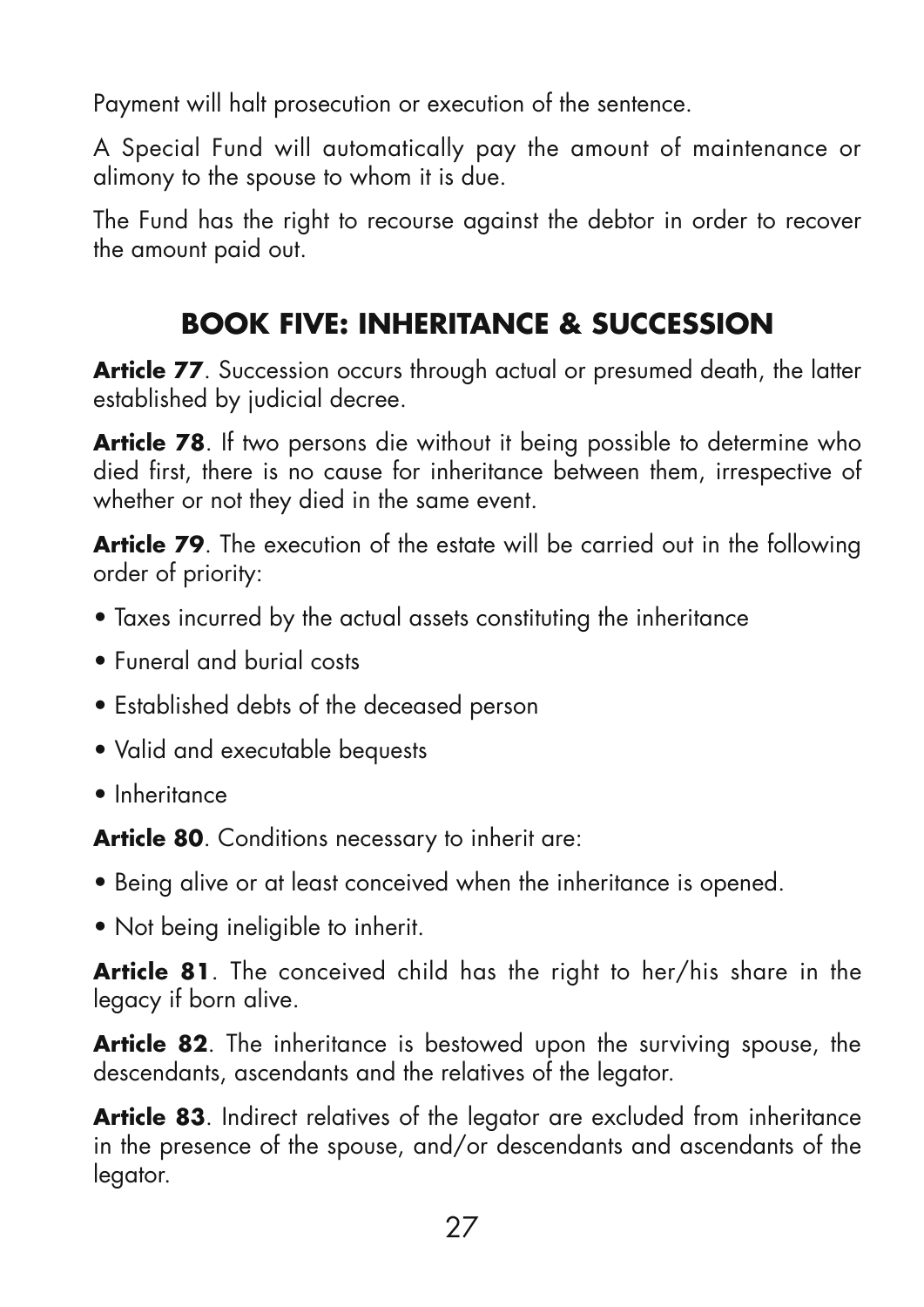Article 84. In matters of inheritance, uterine, consanguine, and full brothers and sisters have the right to an equal share.<sup>8</sup>

Article 85. In all other cases, succession passes to the nearest relatives.

**Article 86.** In the absence of heirs, the estate goes to the Treasury.

**Article 87**. The descendants - male or female - of a predeceased person will inherit in lieu of and in the same proportion that the predeceased would have inherited from the deceased.

**Article 88**. Women and men who have the same degree of kinship with the deceased have the right to an equal share in the inheritance.

**Article 89**. The spouse (male or female) will inherit the full share due to a predeceased spouse in a legacy.

**Article 90**. The usufruct of the marital residence goes to the surviving spouse. The usufruct ends upon remarriage.

**Article 91**. A difference in religion does not render a person ineligible to inherit.

**Article 92**. The following are unworthy to inherit, and are therefore excluded from inheritance:

- a person guilty of the deliberate homicide of the legator, whether the main culprit or an accomplice.
- a person who through false testimony is guilty of bringing a major indictment against the deceased.

## **BOOK SIX: WILLS**

**Article 93**. A will is the act through which a person freely dispose of all or part of her/his assets. It comes into effect upon her/his death.

**Article 94**. No person may dispose of more than a third of her/his property in the presence of her/his ascendants, descendants or spouse.

She/he can dispose of it entirely in their absence.

8 uterine: of the same mother; consanguine: of the same father; full: sharing both parents.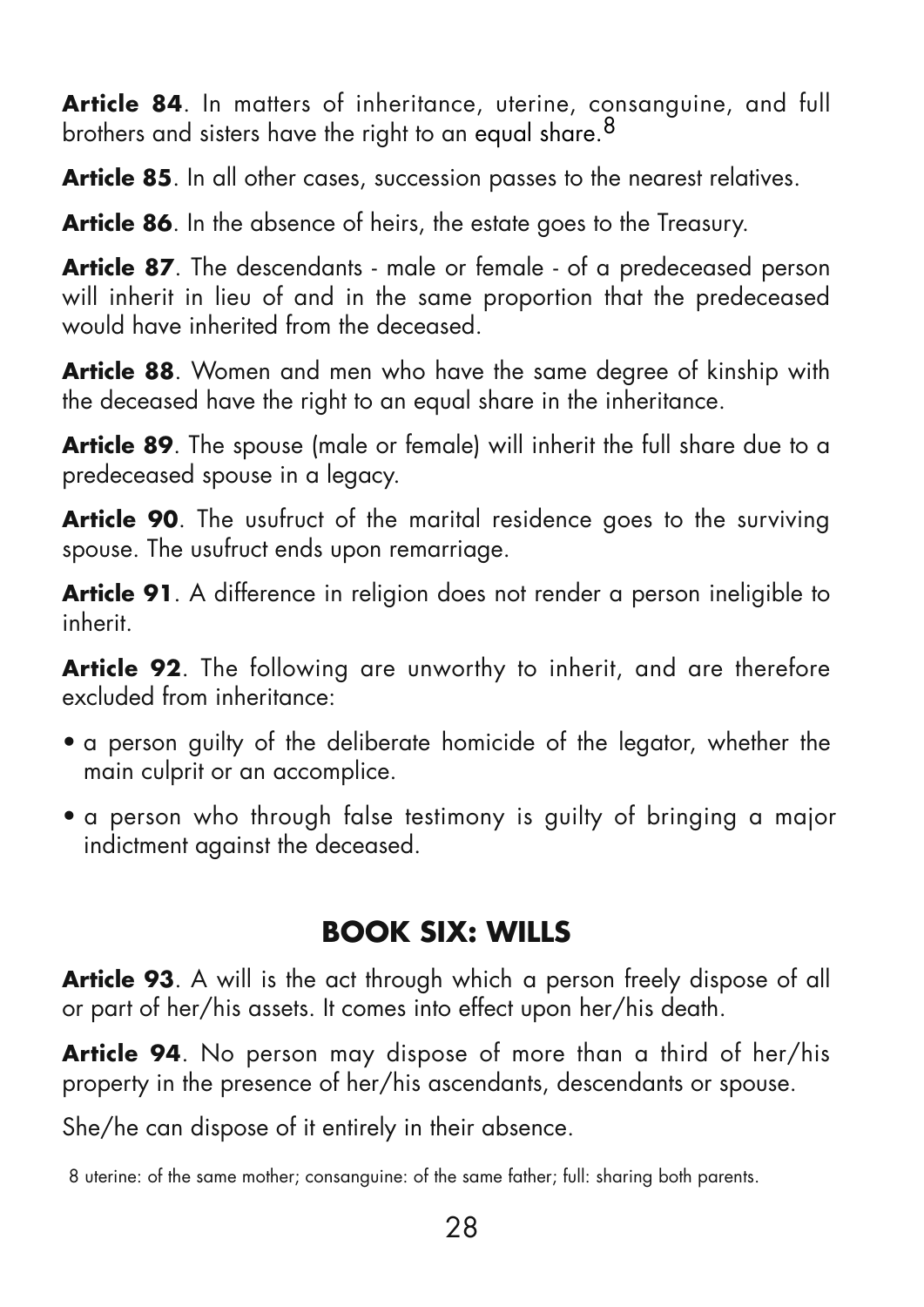**Article 95**. The bequest can be established in terms of ownership or usufruct. The bequest of usufruct ends with the death of the legatee, the object of the usufruct in question returning to the estate of the legator.

**Article 96.** A will is established through a notarized document and can be revoked in the same manner.

**Article 97**. A bequest established in favour of a person of a different religion is valid.

**Article 98**. The legatee has a two month time period after the death of the legator to accept the inheritance.

The legatee's silence during these two months is equivalent to her/his acceptance.

A bequest accepted only in part will be executed only for that part; it is void for the remainder.

**Article 99.** All forms of habs or waaf are forbidden.<sup>9</sup>

## **FINAL PROVISION**

**Article 100.** All provisions contrary to this code stand abrogated.

<sup>9</sup> Editor's note: Habs and waqf are bequests in perpetuity for public works or religious purposes. In some cases, these bequests continued to benefit the original owner's family through salaries as managers or employees of the waqf and became means to deprive the state of taxes or to avoid appropriation by the state.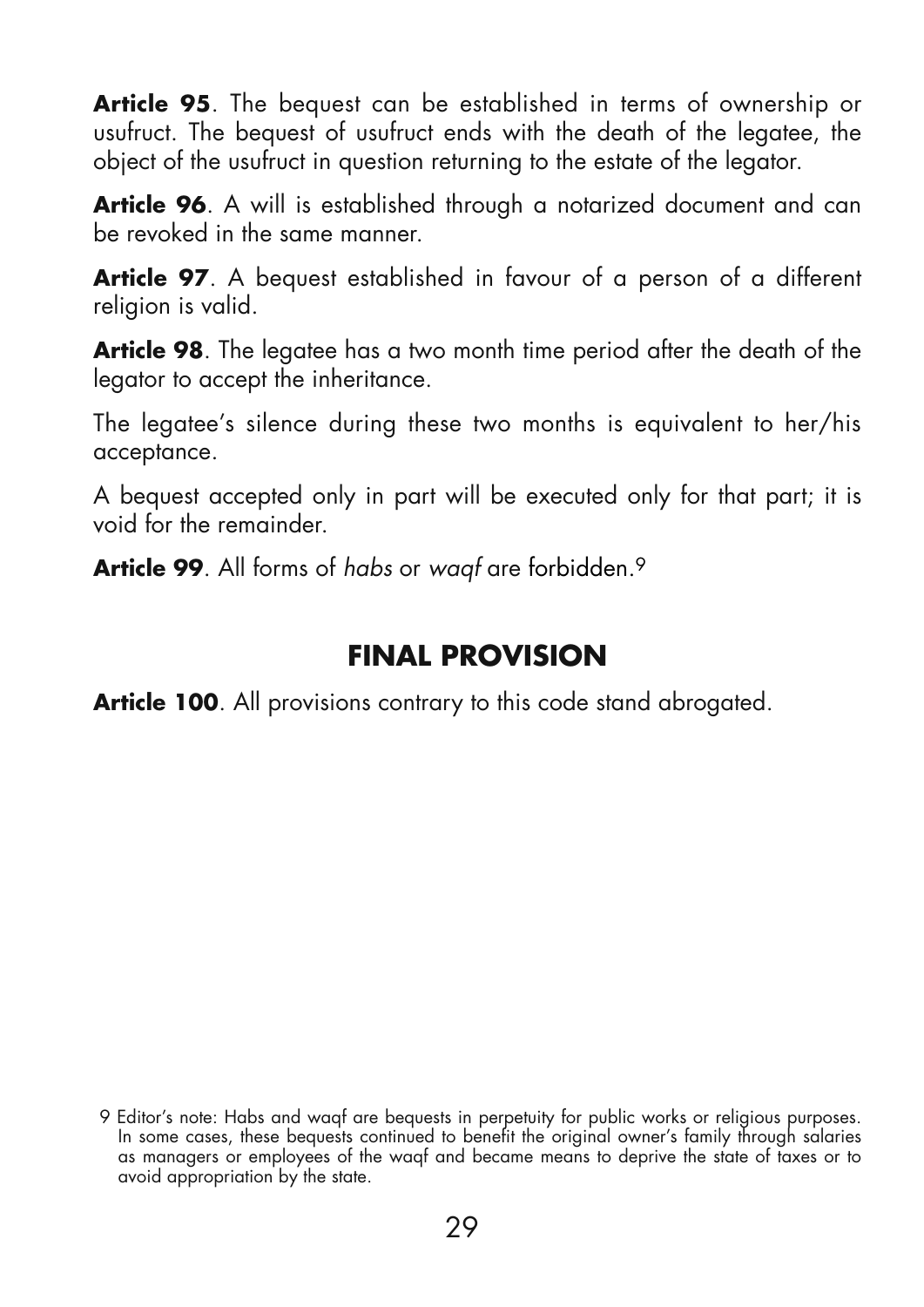## **COMMENTS ON CERTAIN ARTICLES**

The Personal Status Code initiative includes chapters which required a special effort on the part of the "**Collectif 95 Maghreb Egalité.**" These chapters include:

- Polygamy
- Marriage of a Muslim woman with a non-Muslim man
- Inheritance & Succession
- Adoption

The following presents the sources upon which the Collectif based its elaboration of these chapters.

## **POLYGAMY**

There are three trends in Muslim jurisprudence regarding polygamy. The first unquestionably approves polygamy, the second while accepting polygamy in principle, limits its practice, and finally, the third bans polygamy altogether. We share the third viewpoint. (Article 13)

The proponents of outlawing polygamy having widely expounded their arguments in various written works, it does not appear necessary for us to review these again here. We will only add the following elements:

1) The institution of polygamy has to be understood in the framework of the social context and the nature of human relationships that prevailed in pre-Islamic Arab society.

In fact, polygamy was meant to curb the anarchy prevailing at that time regarding the number of women a man could have. From this perspective, limiting the number of wives to four seems a first step on the path towards women's liberation.

Besides, since Islamic tradition favours a gradual evolution, after fifteen centuries of human evolution, reducing the number of wives to one should be considered a natural step on the path initiated by Islam.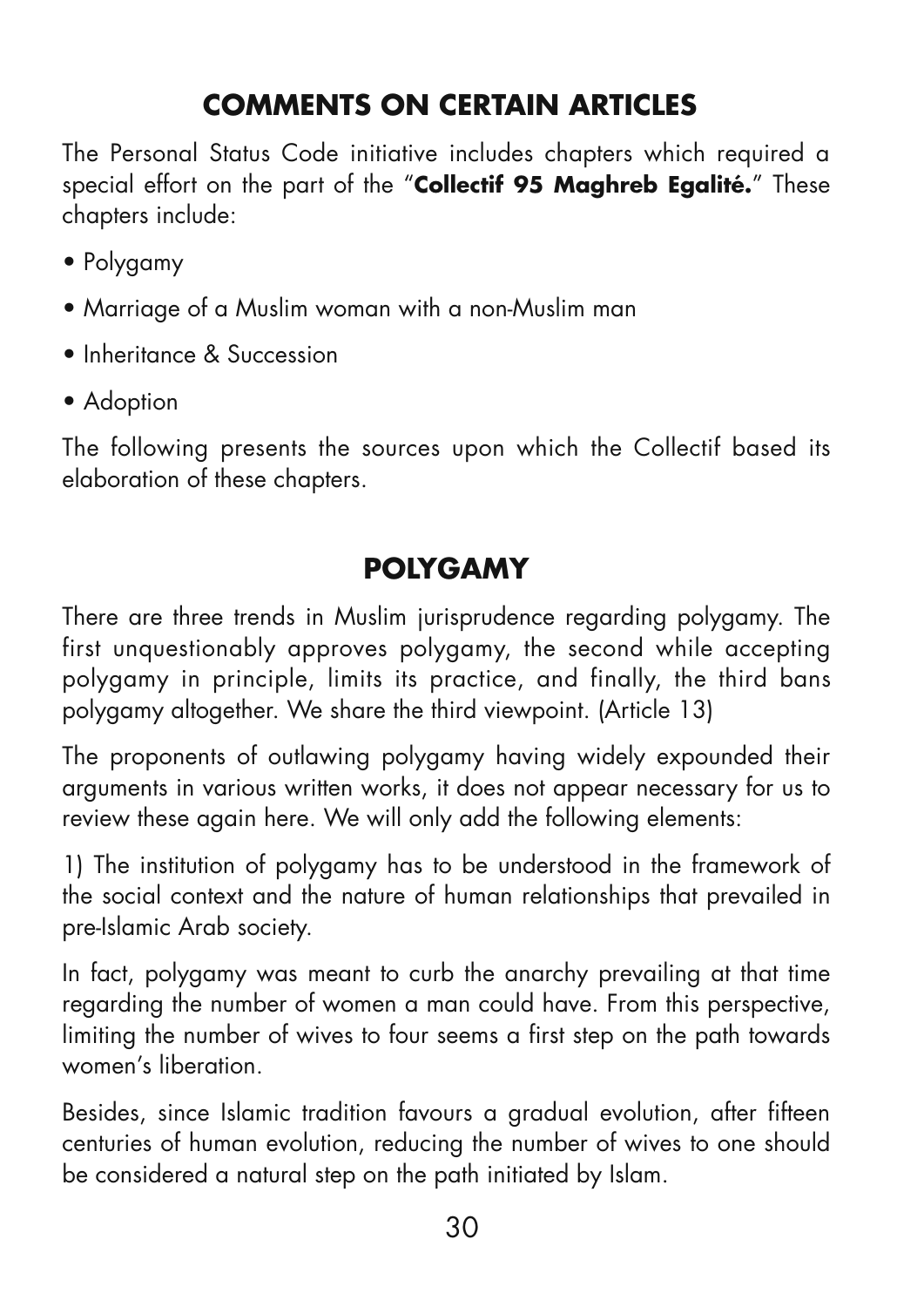2) In addition, justice being a fundamental pillar of Islam, the suppression of polygamy, besides being in tune with the evolution of contemporary society, can only promote respect for this justice.

#### **MARRIAGE BETWEEN MUSLIM WOMEN AND NON-MUSLIM MEN**

Amongst the temporary impediments to marriage in contemporary law is a difference in religion in the case of a marriage between a Muslim woman and a non-Muslim man. We do not approve of this restriction for the following reasons:

1) The first stems directly from the Qur'an, where it says10:

- "Do not marry unbelieving women (idolaters) until they believe: (Indeed), a slave woman who believes is better than an unbelieving woman even though she (the former) attracts you."11
- "O ye who believe! When there come to you believing women refugees; Examine (and test) them:... If ye ascertain that they are believers then send them not back to the unbelievers. They are not any longer lawful (wives) for the unbelievers, nor are the (unbelievers) lawful (husbands) for them  $''12$
- "...(Lawful unto you in marriage) are (not only) chaste women who are believers, but chaste women among the People of the Book, revealed before your time."13

These verses are the basis on which marriage between a Muslim man and a woman of Jewish or Christian faith has been considered lawful, and marriage between a Muslim woman and a non-Muslim man has been considered unlawful. However, the verses being referred to are not formal verses and only describe general principles. This explains the divergence

<sup>10</sup> Translations from Yusuf Ali; brackets indicate that the word has been added by the translator.

<sup>11</sup> Qur'an 2:221, Surah al-Baqara.

<sup>12</sup> Qur'an 60:10, Surah al-Mumtahana.

<sup>13</sup> Qur'an 5:5, Surah al-Ma'ida.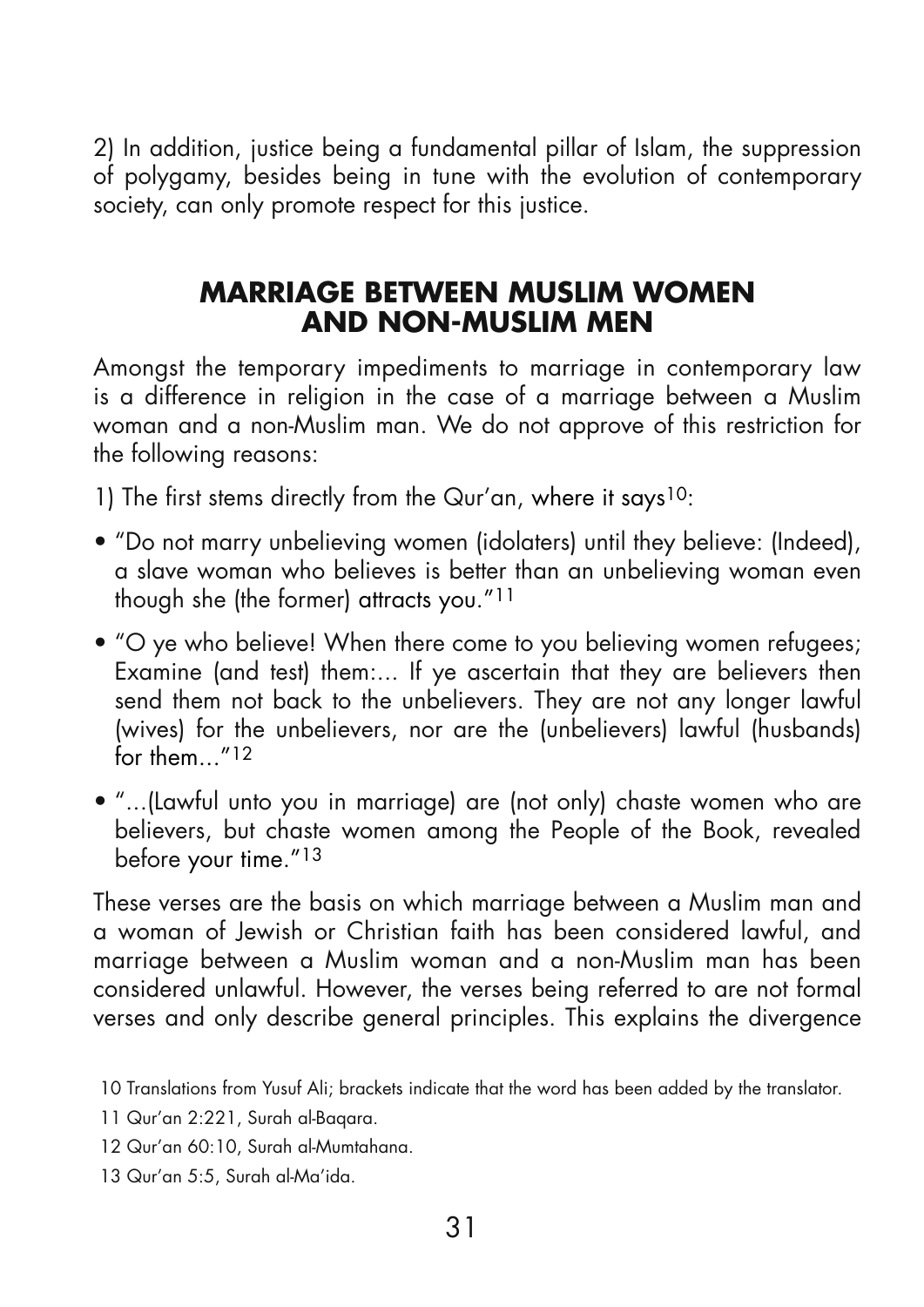in their interpretation. This interpretation being of human design, neither the lawfulness nor unlawfulness are of a sacred nature.

In addition, some jurists believe that the term mushrikin stands for non-Muslims, i.e. non-believers or kuffar. Thus, they argue, the word kuffar includes both the People of the Book and idolators. They conclude from this that the restriction applied to Muslim women is categorical in that it targets all infidels.

To the contrary, other jurists extend this restriction to all Muslims, men and women. This is the case of the Shias who ban Muslim men from marrying women belonging to People of the Book on the basis of the verse stating "Do not marry unbelieving women (idolators)."14

Furthermore, while jurists fail to distinguish between People of the Book and idolators when forbidding a marriage between a Muslim woman and a non-Muslim man, they do not hesitate to make this distinction to justify marriage between a Muslim man and a non-Muslim woman. While Jews, Christians, and idolators are all categorized as kuffar (that is, non-believers), it is nevertheless true that the People of the Book are closer to Muslims than idolators. The best proof of this is that God refers to them together as one group in a number of verses. Moreover, Jews and Christians cannot be assimilated into the concept of idolators, since they believe in a Single Unique God, as is confirmed several times within the  $Q<sub>ur</sub>'an$ 

The lack of consensus on whether to refer to the verses in Surah al-Baqara or those in the Surah al-Ma'ida for determining the meaning of muhsanat (chaste women) and kitabiyat (women belonging to the People of the Book), has not prevented jurists from distinguishing between idolators on the one hand, and Jewish and Christian women on the other. From this distinction they deduce that the word kuffar (non-believers) applies only to idolators. To support their position, they refer to numerous verses in which God addresses Jews, Christians, and Muslims without distinction. They also argue that the verse providing for the restriction has been abrogated by the one contained in Surah al-Ma'ida (which is why it is referred to as 'abrogative verse'). From that, they have allowed Muslim men to

<sup>14</sup> Qur'an 2:221, Surah al-Baqara.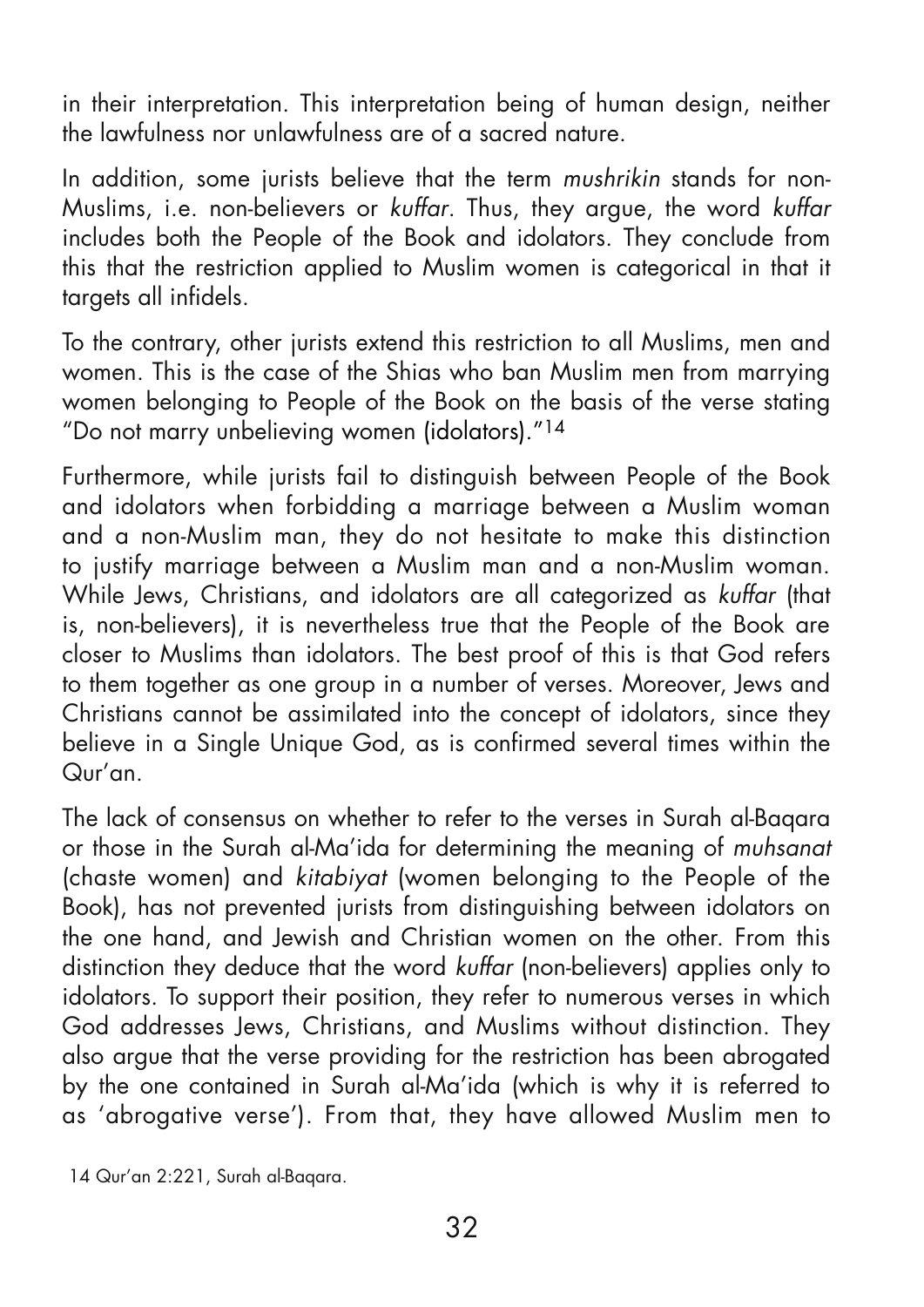marry "chaste and free" women from Christian and Jewish faiths, but not idolatresses.

In the light of the above, and with a view to establishing equality between men and women regarding their marriage to People of the Book, we have based ourselves on these arguments, without however discriminating on the basis of sex. To do otherwise is to make permissible for Muslim men that which is forbidden to Muslim women.

It is worth remembering that, within Muslim jurisprudence several doctrines exist which refer to a number of verses and ahadith (the sayings of the Prophet) to impose this same restriction upon men, thus putting them on an equal footing with women.

But given that the two points of view (restrictive and permissive) put forward in doctrine are only human endeavours, we declare ourselves in favour of the one that upholds equality between men and women; by doing so we support the principle of freedom of marriage and freedom of choice without any discrimination on the basis of religion as stipulated by international conventions.

2) The second reason stems from the fact that the governments of the Maghreb have ratified numerous international conventions (admittedly some with reservations) notably the New York Convention of September 10, 1962 relating to "consent to marriage, minimum age of marriage, and the registration of marriages". The Convention, holds that a woman has the right to choose her husband just as a man is free to choose a wife without discrimination on the basis of color, creed, or race.

From this flows the necessity of ensuring conformity between domestic law and the norms set by international conventions. Otherwise, the various ratifications (of international conventions) would be meaningless. In fact, ratification carries a legal value that places the Convention over and above family law. In other words, it is legally more binding than domestic laws.

These constitute the two main reasons behind Article 13 which seeks to establish equality between men and women.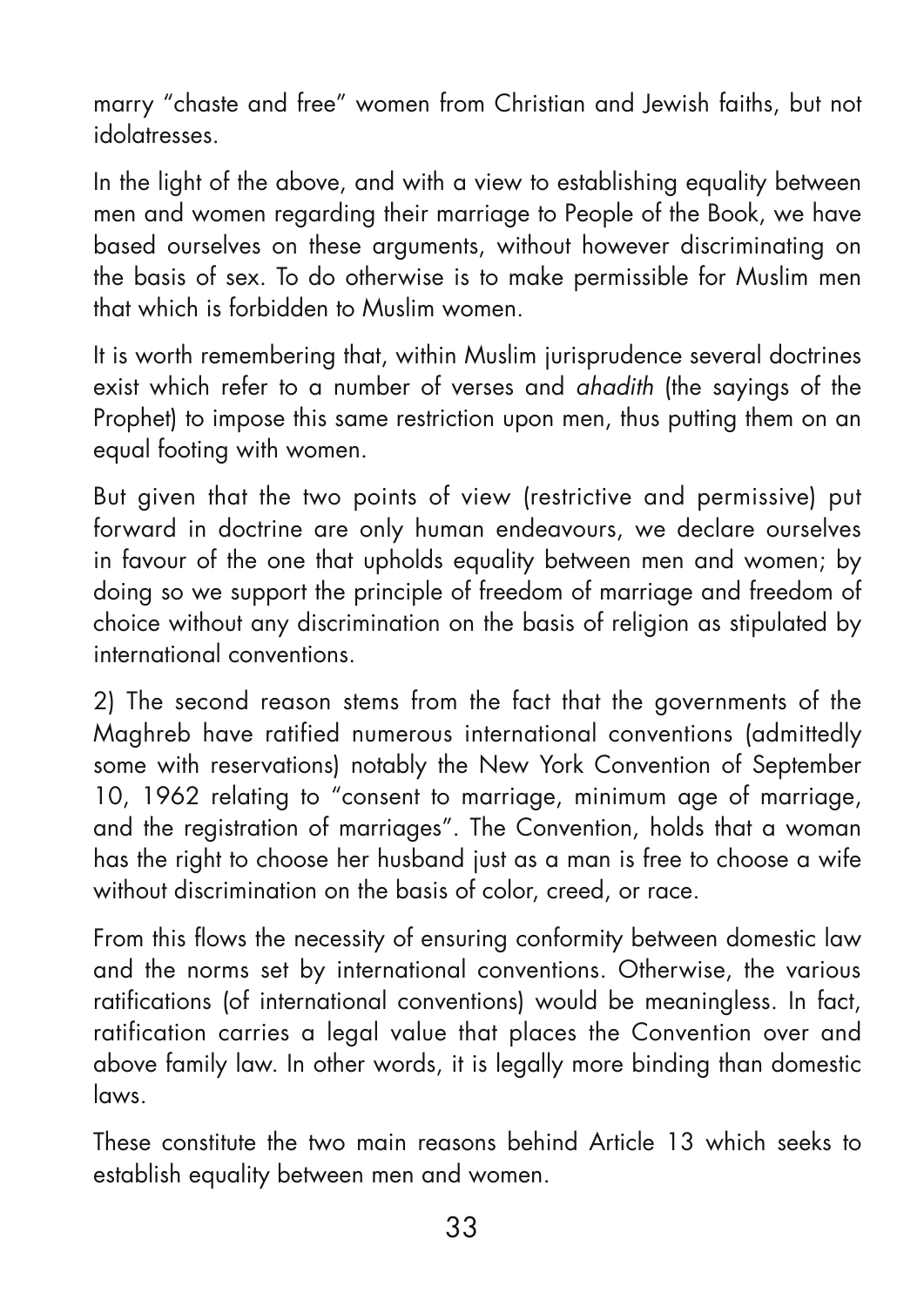## **INHERITANCE**

With respect to the status of women, Islam opted for a gradual evolution. It began by bringing women out of a state of semi-slavery by granting them the right to own property and recognizing their right to inherit, as stated in Surah al-Nisa<sup>15</sup>: "To male heirs is assigned a determinate share of what is left by parents and relatives, and to women as well a share of their parents and relatives' inheritance is reserved, regardless of the quantity."

This verse, the first revealed to the Prophet concerning inheritance, posits the principle of equality between the sexes. But, in view of its potential impact on the practices inherited from the pre-Islamic era, this was opposed by some Muslims. "How can we accord the right of inheritance to one who does not ride a horse, nor bears a sword nor combats the enemy?" they argued. Consequently, Islam amended the principle of equality by mandating that a female heir is entitled to half the share of a male heir, as it states in the Qur'an: "Allah directs you as regards your children's (inheritance): to the male, a portion equal to that of two females..." $16$ 

However, while the Qur'an prescribed this rule of a double share in inheritance for men which, in fact, is an exception to the general principle which precedes it, it did establish equality between women and men in some cases. For instance, it does so in the case of a mother and father inheriting from their son in the presence of a grandson; or that of sisters and brothers in the case of kalala.<sup>17</sup> Futhermore, the woman's share is greater than that of the man when the legator leaves no son and his father and mother are sole inheritors: "…if the mother and father are the only heirs, a third of the inheritance belongs to the mother..."18

From the above it flows that the text stipulating that the woman's share be half that of the man must be seen in the socio-historical context in which it was revealed. So, while Islam, in keeping with the reality of that time, stipulated that the maintenance of women is the duty of men and while

- 15 Qur'an 4:7, Surah al-Nisa.
- 16 Qur'an 4:11, Surah al-Nisa.

18 Qur'an 4:11, Surah al-Nisa.

<sup>17</sup> Collateral succession (i.e., between siblings) in the event that a person dies leaving neither parents nor children. It is used in Surah al-Nisa, 4:12: "If a man or a woman dies leaving no parent or child, and he/she has a brother or sister, each of them is entitled to one sixth..." and Surah al-Nisa, 4:176: "When they ask you regarding kalala..."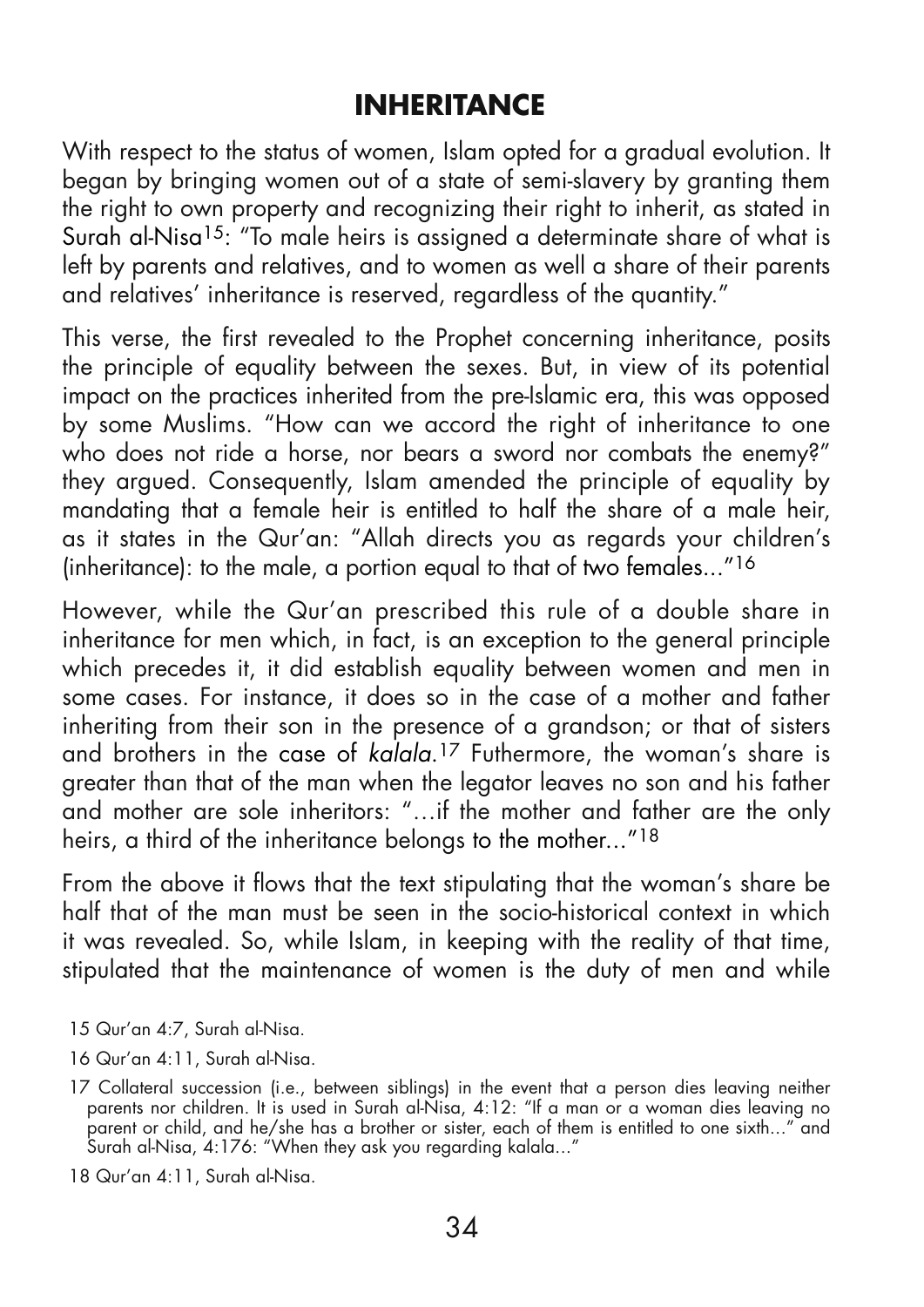jurists have used this argument to justify inequality between men and women in matters of inheritance, today's reality is radically different.

Indeed, thanks to their access to education and to the workplace, women are no longer financially dependent on men. Nowadays, women contribute to household expenses. Moreover, it is no longer unusual for women to be the sole source of financial support. Therefore, the basis underlying the double share no longer exists. Accordingly, applying the principle of jurisprudence which holds that "every principle exists and disappears with that which gives rise to it," and that, "one cannot deny the evolution of rules with the passing of time," this rule should be modified since the conditions giving rise to it have changed. It should be replaced by one of the fundamental principles of Islam: equality between men and women. As Tahar al-Haddad has noted,

"If you closely examine the rules posited by Muslim laws as well as their final objective, you realize that these rules seek to establish equality between men and women in all spheres of life."<sup>19</sup>

"By observing a tradition of gradual evolution," he adds, "Islam spares us from plunging into the darkness of doubt that would have us believe that this religion, in its essence, aims to instil discrimination between the sexes."20 Moreover, as Muslim doctrine specifies, "there is nothing to make us believe that any given situation is immutable. Did Islam itself not modify the parameters by changing the previous reality through the establishment of new principles, and by promoting the need to change reality with the passage of time."21

### **ADOPTION**

The question of adoption is a major bone of contention between traditionalists and modernists.

In fact, many scholars, basing themselves on the Qur'anic verse concerning the adoption of Zayd Ibn Harith by the Prophet, believe that

19 Tahar Haddad, Les femmes dans la charia, p.111.

20 Tahar Haddad, Les femmes dans la charia, p.112.

21 Tahar Haddad, Les femmes dans la charia, p.38.